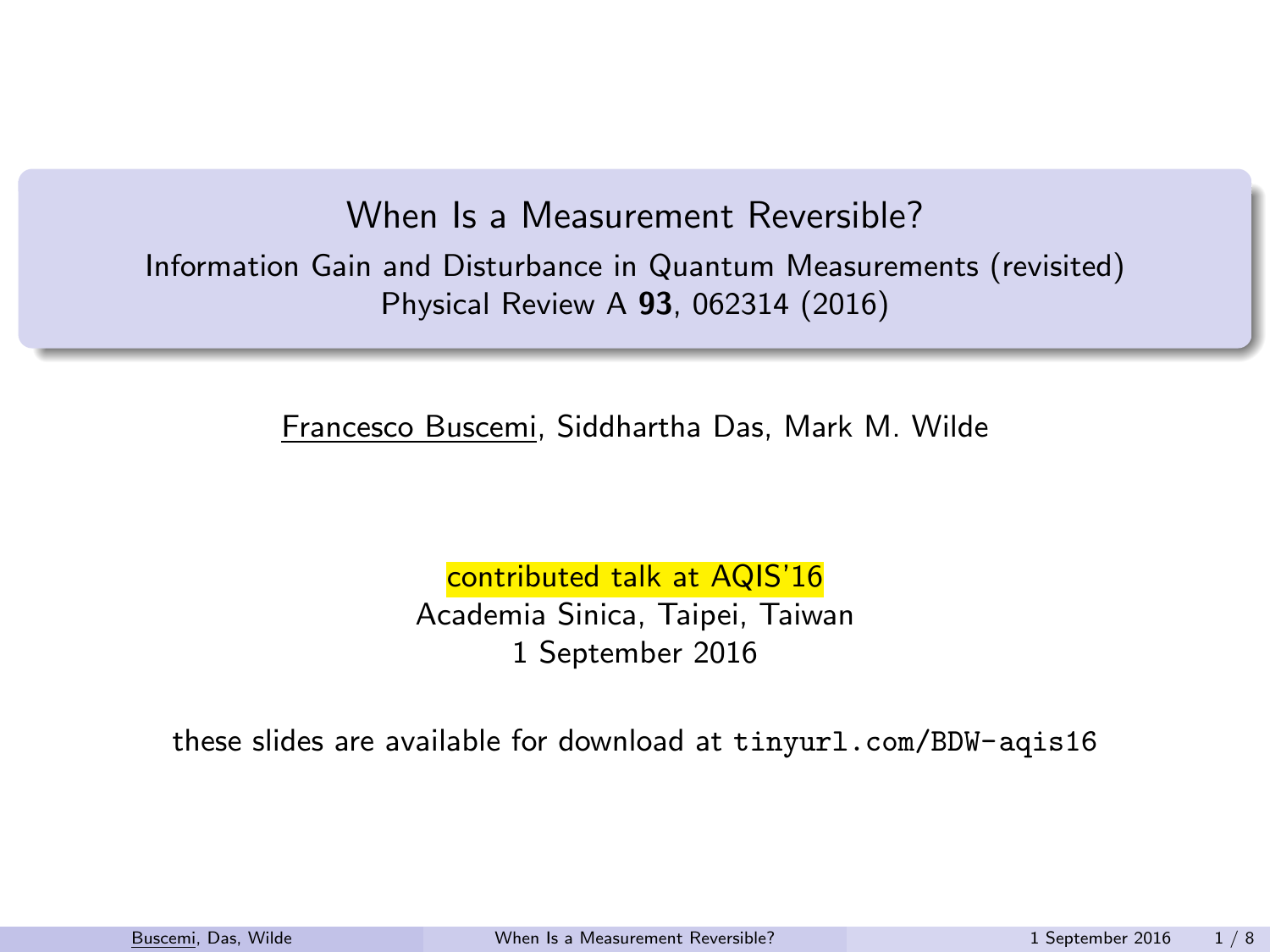### Quantum Measurement Processes



 $\vee$  an **operation** transforming a quantum input (the density operator representing the state of the system before the measurement, i.e., the "pre-measurement state") into a classical output (the "outcome" of the measurement) and a quantum output (the state of the system conditional on the observation of some outcome, i.e., the "post-measurement state")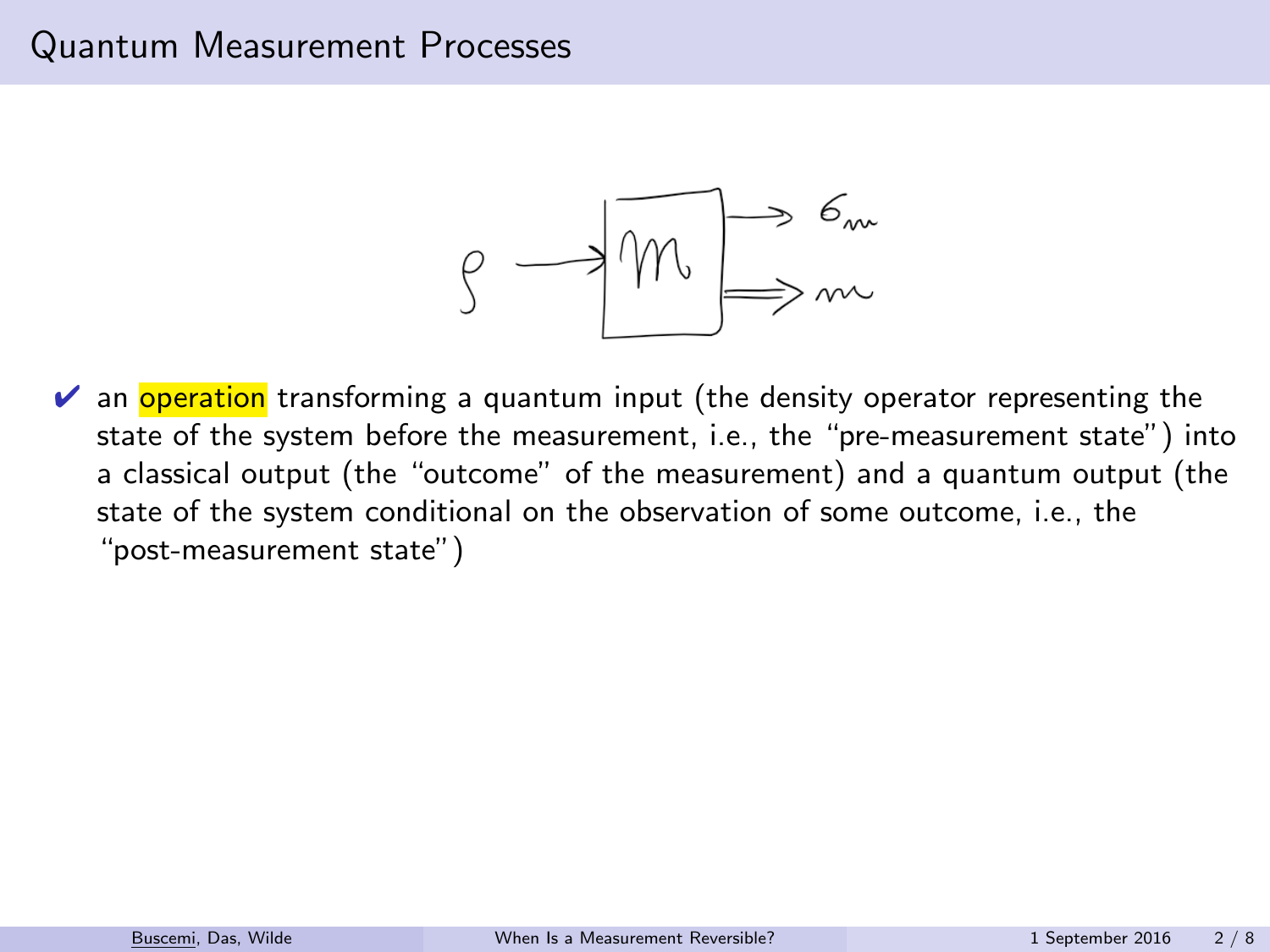### Quantum Measurement Processes



- $\vee$  an **operation** transforming a quantum input (the density operator representing the state of the system before the measurement, i.e., the "pre-measurement state") into a classical output (the "outcome" of the measurement) and a quantum output (the state of the system conditional on the observation of some outcome, i.e., the "post-measurement state")
- $\triangledown$  mathematically, a measurement process is represented by a **completely positive instrument** (Ozawa, 1984), namely, a family  $\mathfrak{M} = {\mathcal{E}_m : m \in \mathcal{M}}$  of completely positive maps  $\mathcal{E}_m$ , indexed by the outcome set  $\mathscr{M}=\{m\}$ , and such that  $\sum_m \mathcal{E}_m$  is trace-preserving (completeness relation)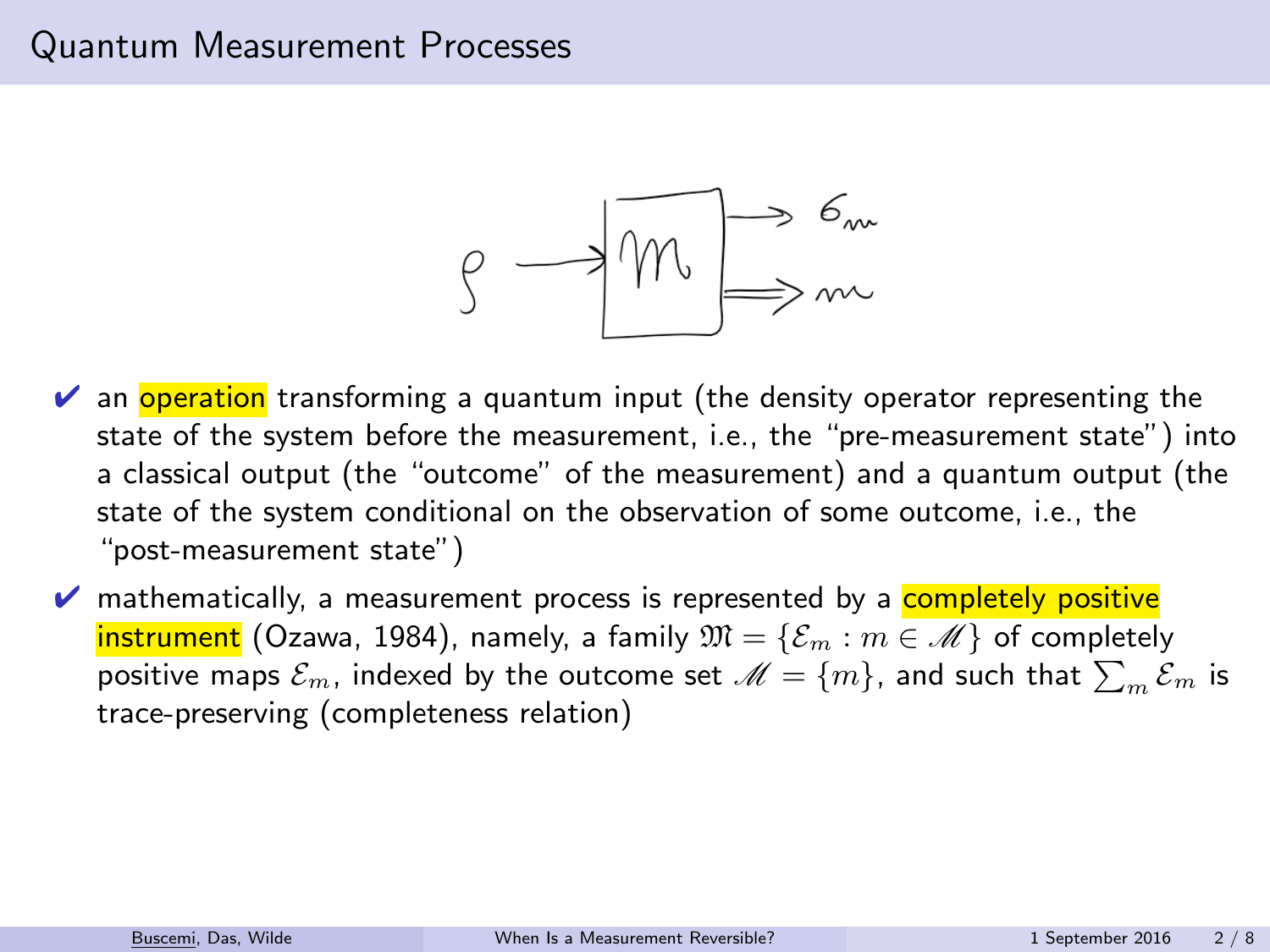### Quantum Measurement Processes



- $\vee$  an **operation** transforming a quantum input (the density operator representing the state of the system before the measurement, i.e., the "pre-measurement state") into a classical output (the "outcome" of the measurement) and a quantum output (the state of the system conditional on the observation of some outcome, i.e., the "post-measurement state")
- $\triangledown$  mathematically, a measurement process is represented by a **completely positive instrument** (Ozawa, 1984), namely, a family  $\mathfrak{M} = {\mathcal{E}_m : m \in \mathcal{M}}$  of completely positive maps  $\mathcal{E}_m$ , indexed by the outcome set  $\mathscr{M}=\{m\}$ , and such that  $\sum_m \mathcal{E}_m$  is trace-preserving (completeness relation)
- $\blacktriangleright$  upon input  $\rho$ , the outcome m is obtained with probability  $p(m) = \text{Tr}[\mathcal{E}_m(\rho)]$  and the corresponding post-measurement state is  $\sigma_m = \mathcal{E}_m(\rho)/p(m)$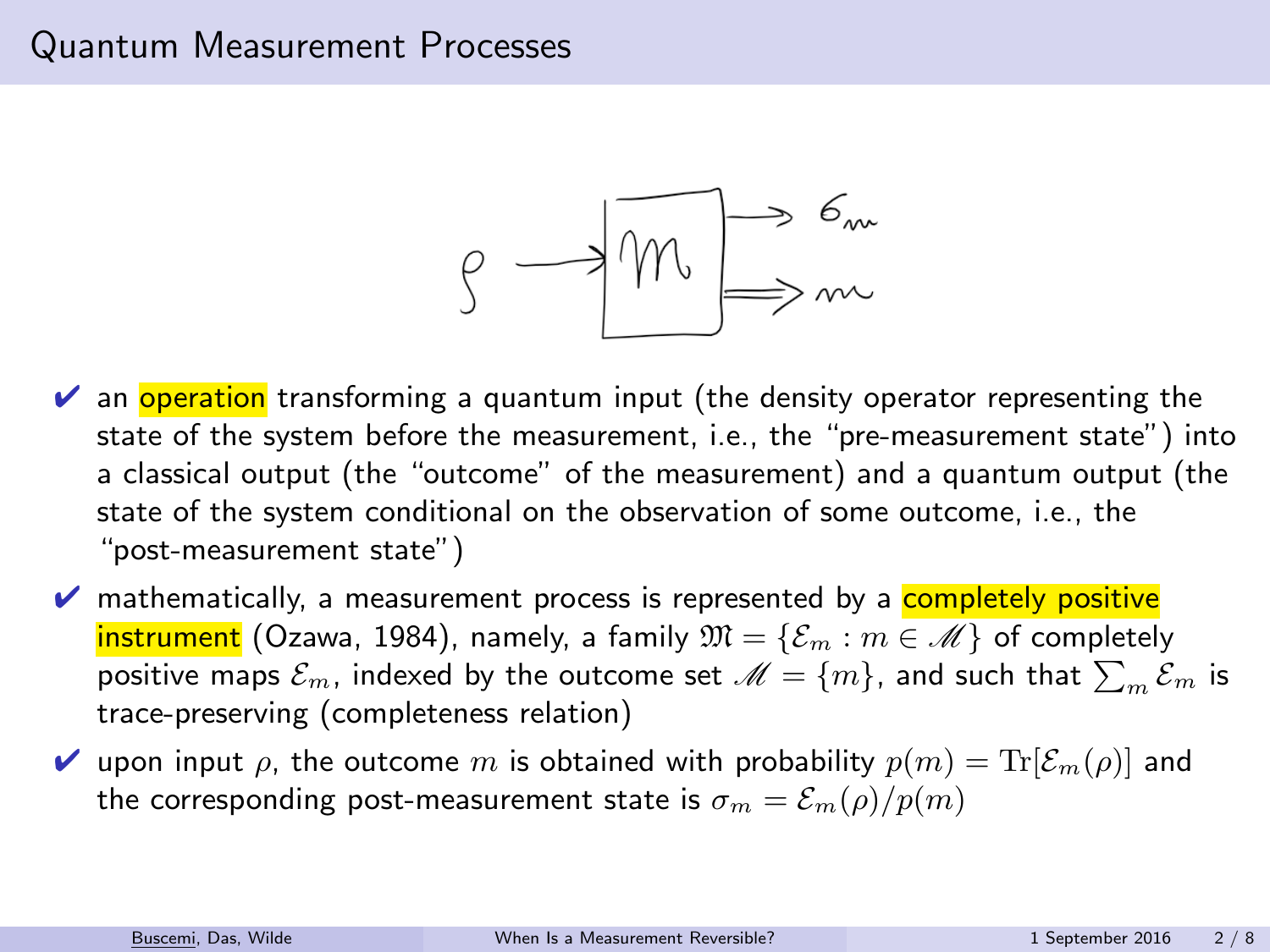$\triangleright$  information extraction requires measurement, but measurements occur by interaction with a probe, and interactions cause disturbance  $\implies$ information-disturbance tradeoff in quantum measurements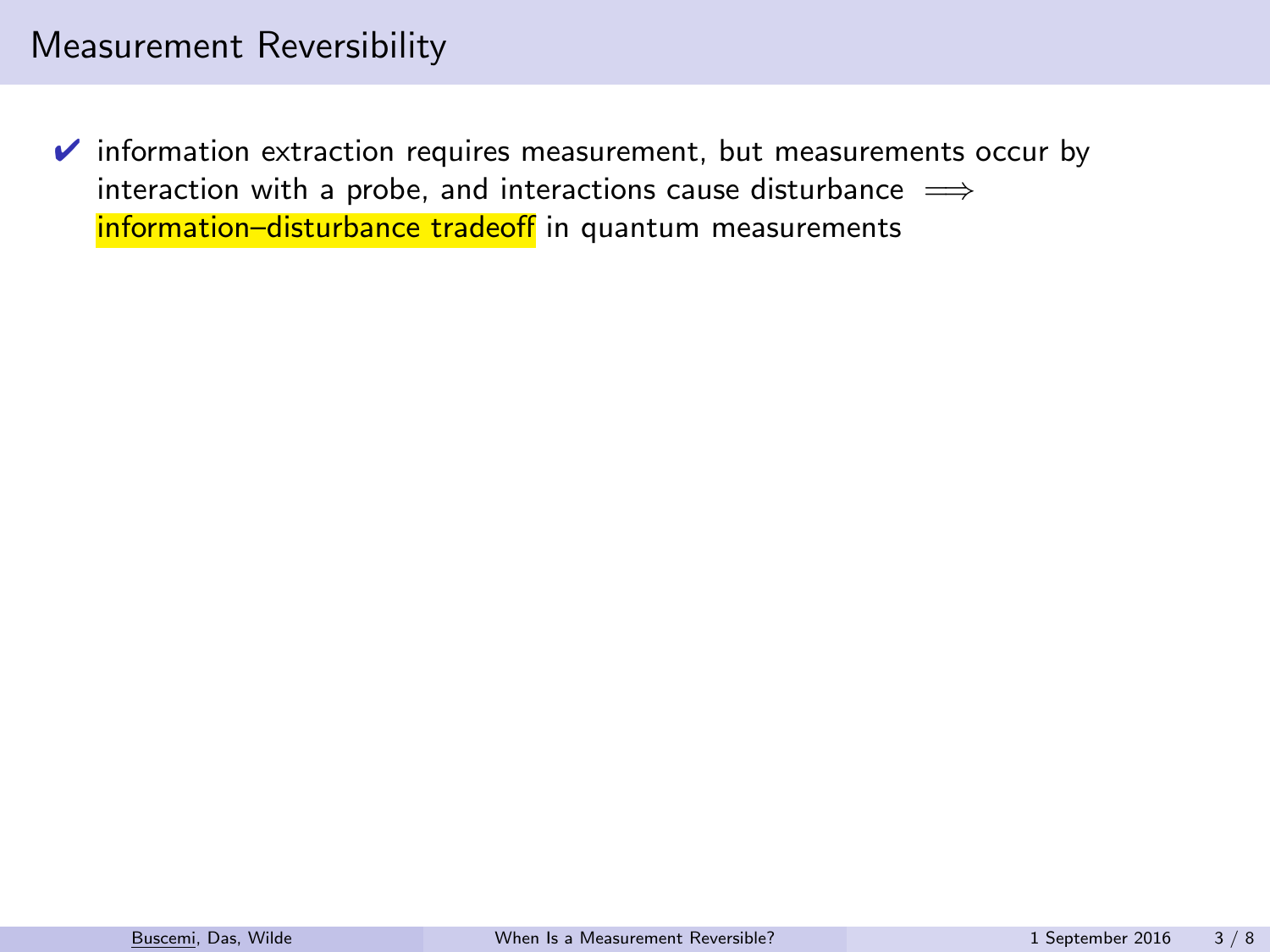- $\triangleright$  information extraction requires measurement, but measurements occur by interaction with a probe, and interactions cause disturbance  $\implies$ information–disturbance tradeoff in quantum measurements
- $\vee$  the intuition is clear, less so the mathematical formulation (state dependent/independent, figures of merit, average/single-outcome, with/without feedback, etc); in particular, are measurements always irreversible?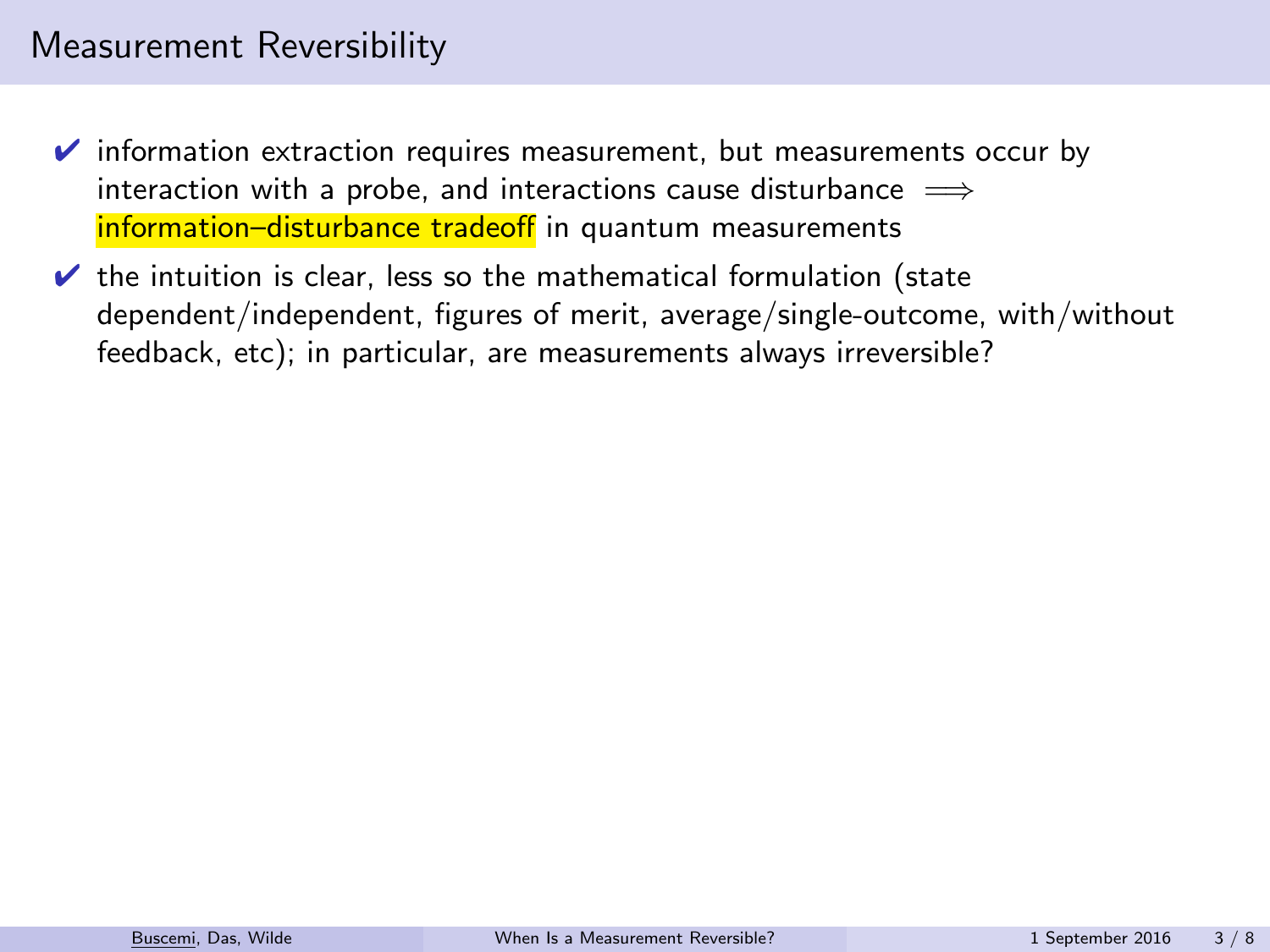- $\triangleright$  information extraction requires measurement, but measurements occur by interaction with a probe, and interactions cause disturbance  $\implies$ information–disturbance tradeoff in quantum measurements
- $\vee$  the intuition is clear, less so the mathematical formulation (state dependent/independent, figures of merit, average/single-outcome, with/without feedback, etc); in particular, are measurements always irreversible?

**✓** correction scheme:

$$
\beta \longrightarrow \boxed{\mathcal{W} \Longrightarrow^{\mathcal{C}_{m}} \Longrightarrow} \boxed{\mathcal{C}_{m}} \Longrightarrow \widetilde{\mathcal{S}^{m}}
$$

where  $\{\mathcal{C}_m : m \in \mathcal{M}\}\$  is a family of error-correcting CPTP maps (independent of  $\rho$ )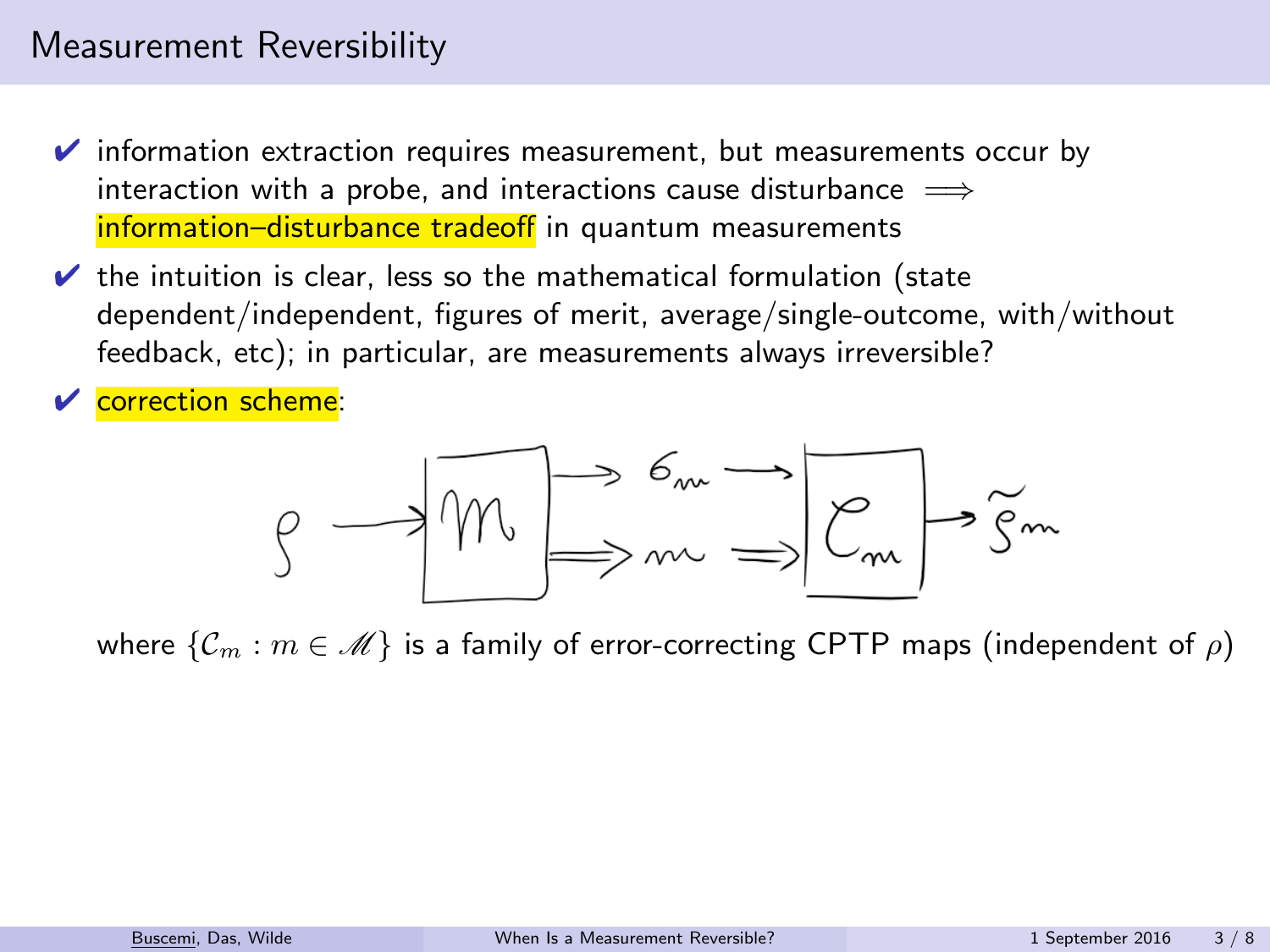- $\triangleright$  information extraction requires measurement, but measurements occur by interaction with a probe, and interactions cause disturbance  $\implies$ information–disturbance tradeoff in quantum measurements
- $\vee$  the intuition is clear, less so the mathematical formulation (state dependent/independent, figures of merit, average/single-outcome, with/without feedback, etc); in particular, are measurements always irreversible?

**✓** correction scheme:

$$
\beta \longrightarrow \boxed{\mathcal{W} \Longrightarrow^{\mathcal{C}_{m}} \Longrightarrow} \boxed{\mathcal{C}_{m}} \Longrightarrow \widetilde{\mathcal{S}^{m}}
$$

where  $\{\mathcal{C}_m : m \in \mathcal{M}\}\$  is a family of error-correcting CPTP maps (independent of  $\rho$ )  $\vee$  average disturbance: "distance" between  $\rho$  and  $\tilde{\rho} = \sum_m p(m)\tilde{\rho}_m = \sum_m (\mathcal{C}_m \circ \mathcal{E}_m)(\rho)$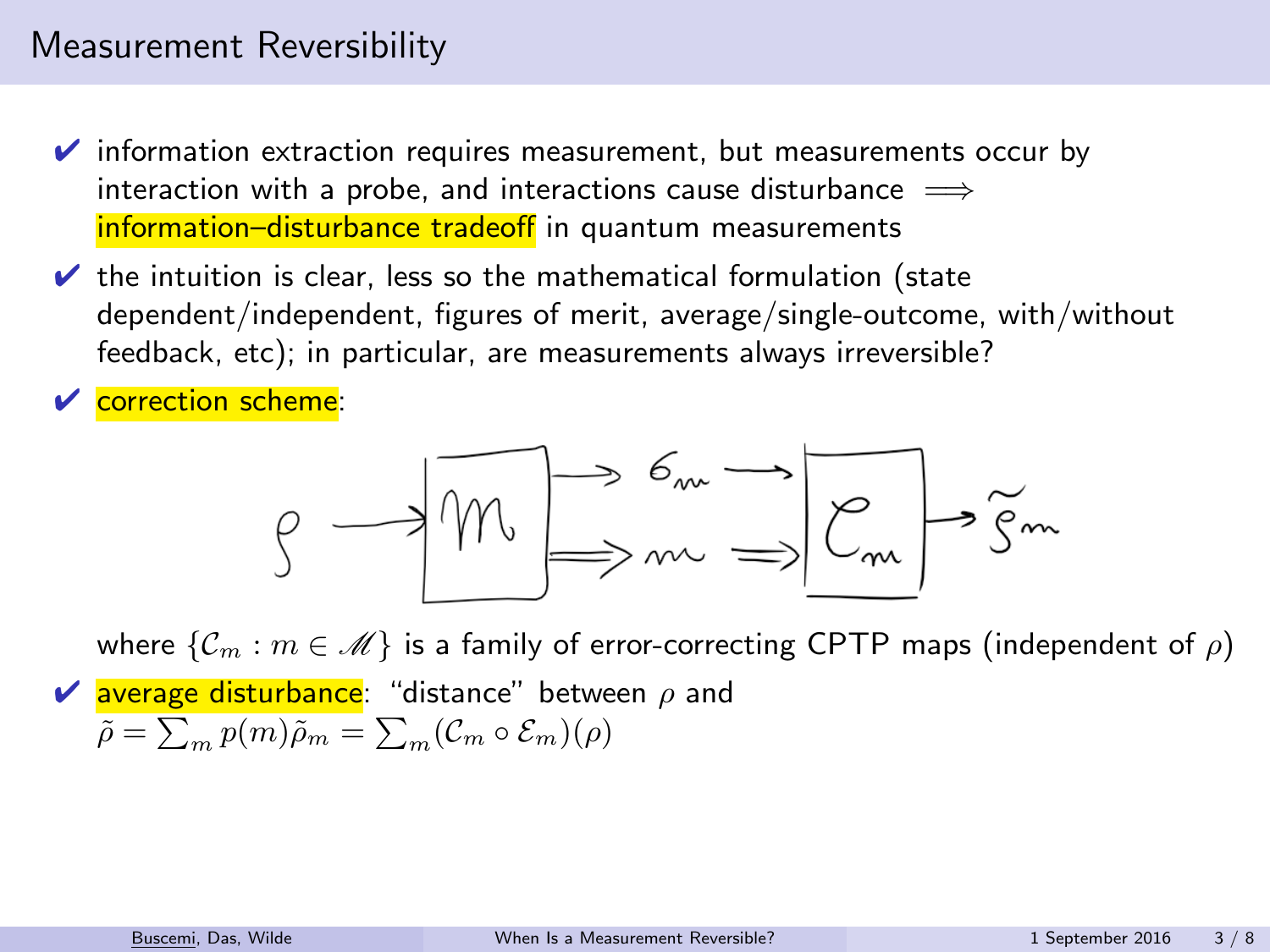- $\triangleright$  information extraction requires measurement, but measurements occur by interaction with a probe, and interactions cause disturbance  $\implies$ information–disturbance tradeoff in quantum measurements
- $\vee$  the intuition is clear, less so the mathematical formulation (state dependent/independent, figures of merit, average/single-outcome, with/without feedback, etc); in particular, are measurements always irreversible?

**✓** correction scheme:

$$
g \rightarrow \boxed{m} \rightarrow \frac{6m}{m} \rightarrow \boxed{e_{m}} \rightarrow \boxed{g_{m}}
$$

where  $\{\mathcal{C}_m : m \in \mathcal{M}\}\$  is a family of error-correcting CPTP maps (independent of  $\rho$ )  $\vee$  average disturbance: "distance" between  $\rho$  and  $\tilde{\rho} = \sum_m p(m)\tilde{\rho}_m = \sum_m (\mathcal{C}_m \circ \mathcal{E}_m)(\rho)$ 

 $\vee$  Fact. Among all measurements with the same outcome statistics, efficient <mark>measurements</mark> (i.e.,  $\mathcal{E}_m(\cdot)=E_m\cdot E_m^\dagger$ ) are the least disturbing one: we will hence focus on these only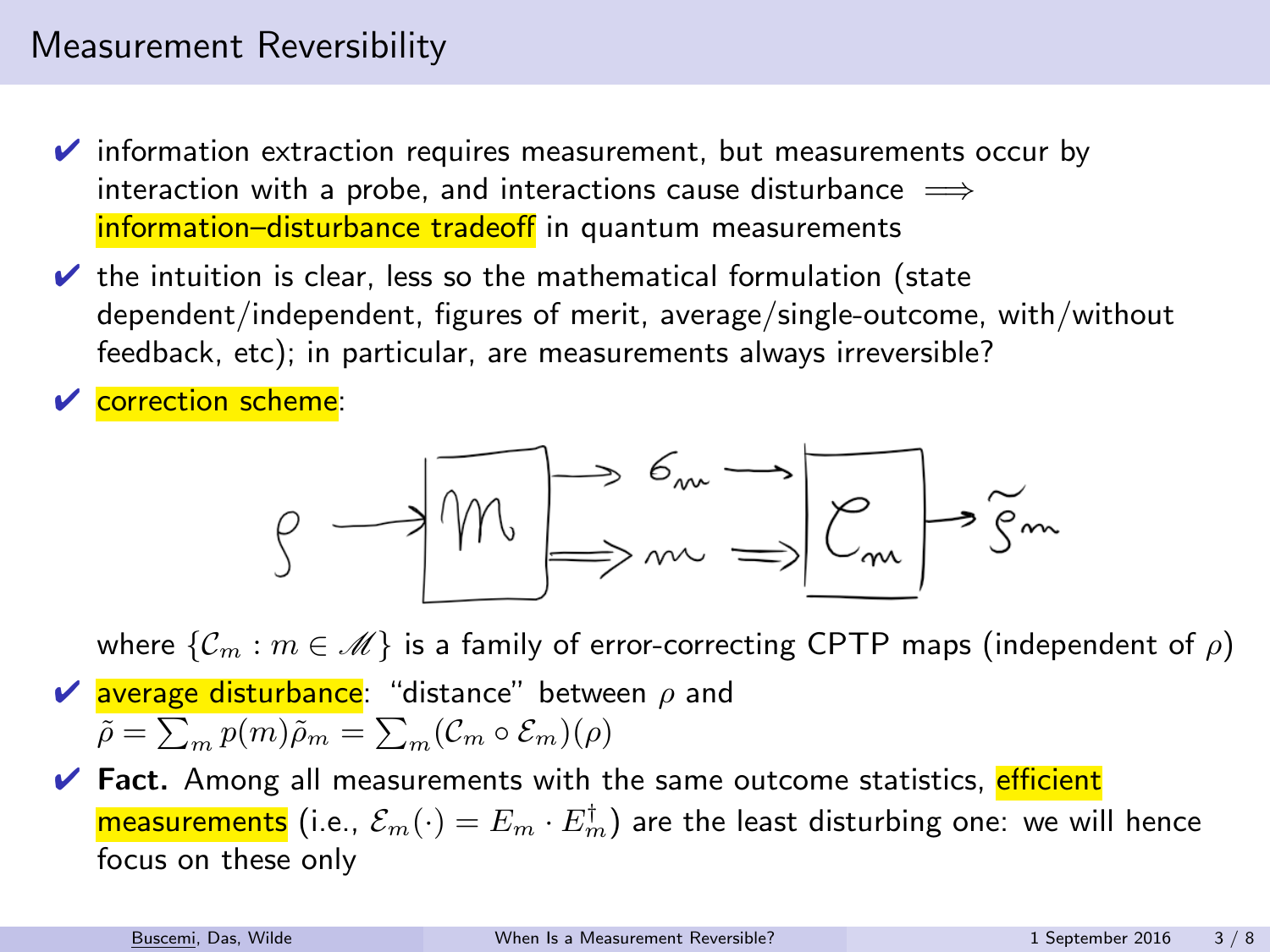

 $\blacktriangleright$  let  $H(M)$  be the Shannon entropy of the outcome distribution: is this amount all "information"?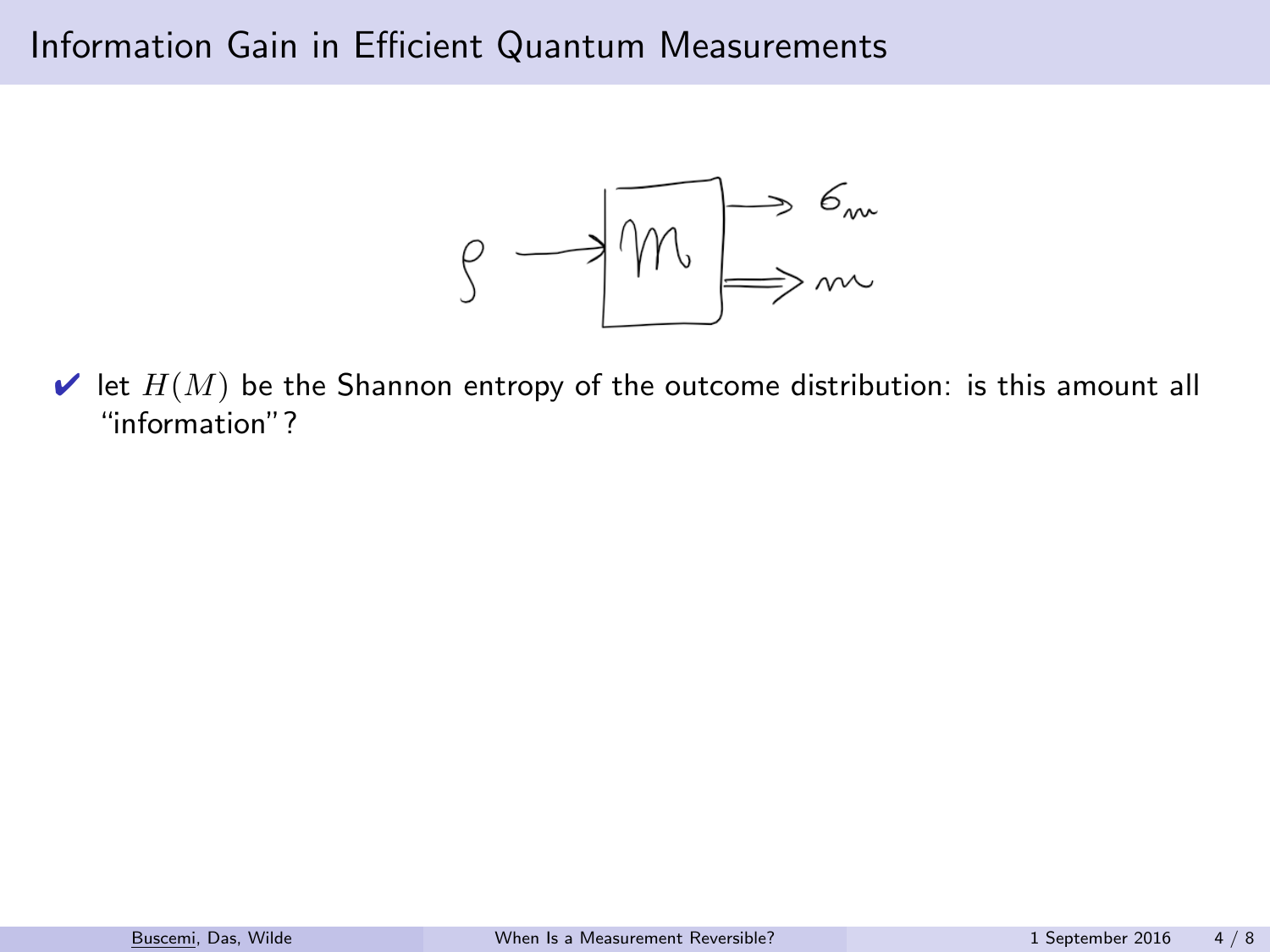

- $\blacktriangleright$  let  $H(M)$  be the Shannon entropy of the outcome distribution: is this amount all "information"?
- $\vee$  the Groenewold-Lindblad-Ozawa information gain is defined as the average entropy decrease due to measurement:  $I_G(\rho,\mathfrak{M})\triangleq H(\rho)-\sum_m p(m)H(\sigma_m)$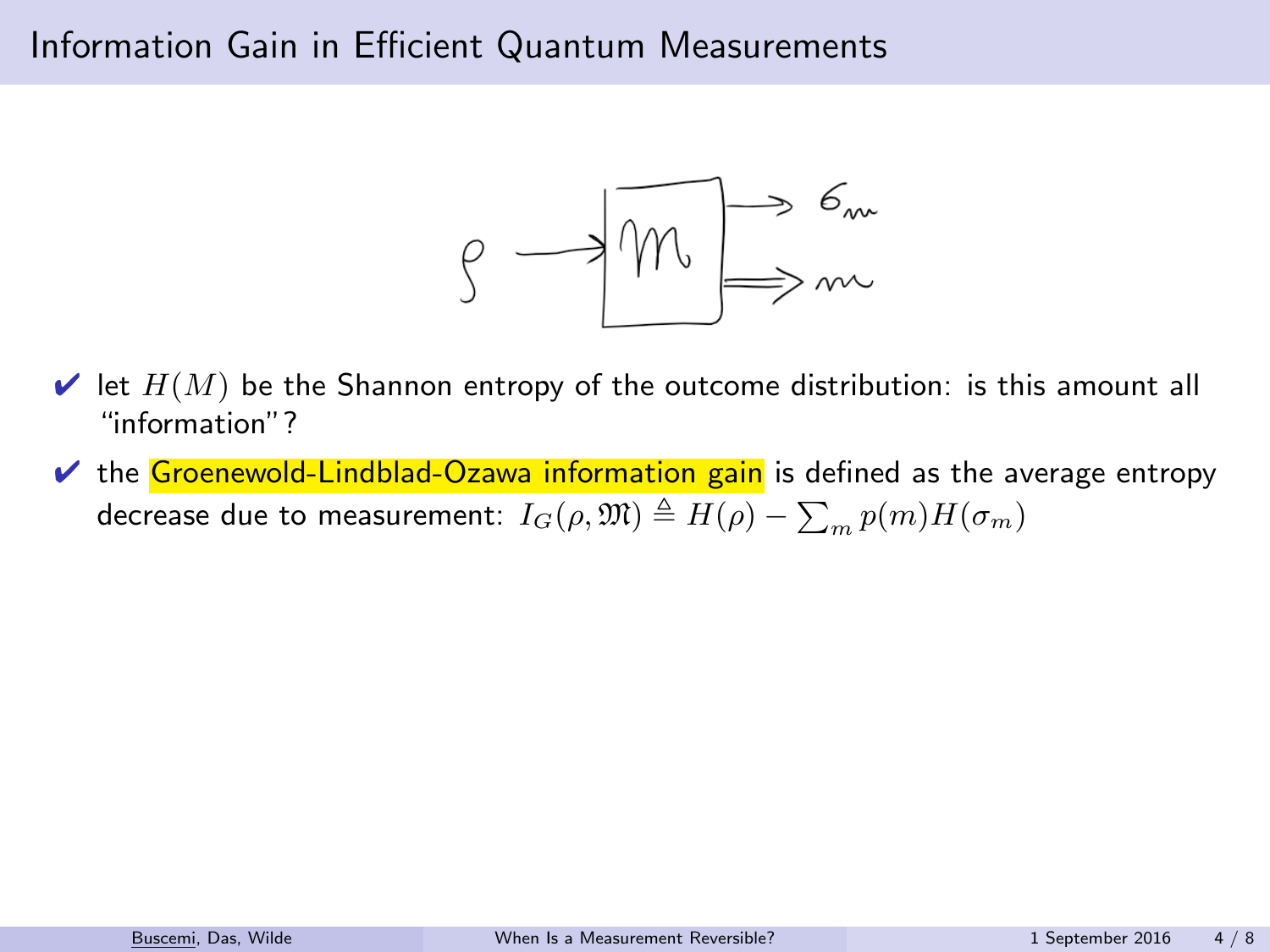

- $\vee$  let  $H(M)$  be the Shannon entropy of the outcome distribution: is this amount all "information"?
- $\vee$  the Groenewold-Lindblad-Ozawa information gain is defined as the average entropy decrease due to measurement:  $I_G(\rho,\mathfrak{M})\triangleq H(\rho)-\sum_m p(m)H(\sigma_m)$
- $\blacktriangleright$  for efficient measurements (i.e.,  $\sigma_m \propto E_m \rho E_m^\dagger$ ),  $I_G(\rho,\mathfrak{M})$  is always non-negative and equals the **optimal rate of measurement compression**: minimum rate at which classical information needs to be sent in order to communicate the measurement outcome to a receiver (Winter, 2004)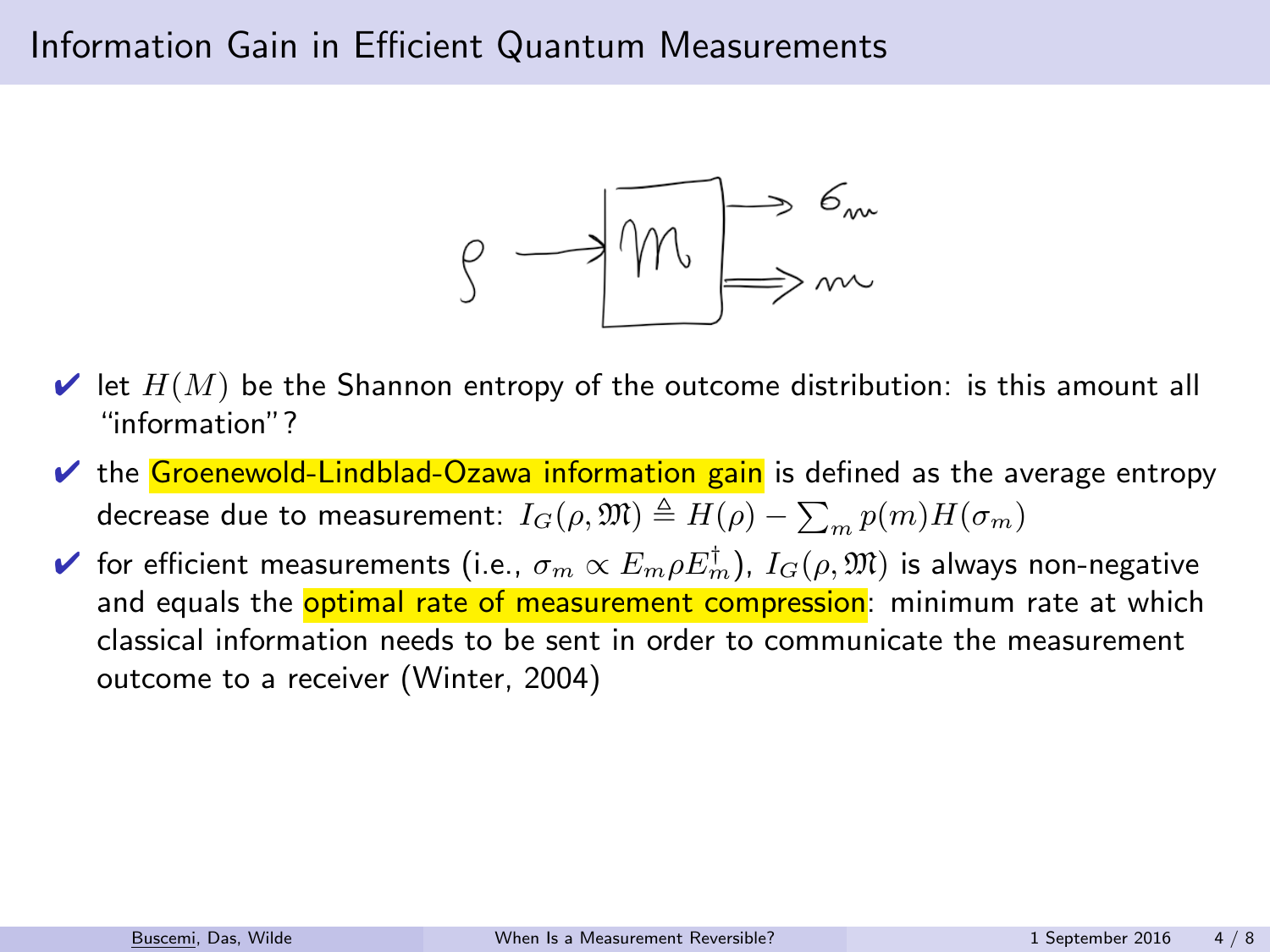

- $\blacktriangleright$  let  $H(M)$  be the Shannon entropy of the outcome distribution: is this amount all "information"?
- $\vee$  the Groenewold-Lindblad-Ozawa information gain is defined as the average entropy decrease due to measurement:  $I_G(\rho,\mathfrak{M})\triangleq H(\rho)-\sum_m p(m)H(\sigma_m)$
- $\blacktriangleright$  for efficient measurements (i.e.,  $\sigma_m \propto E_m \rho E_m^\dagger$ ),  $I_G(\rho,\mathfrak{M})$  is always non-negative and equals the **optimal rate of measurement compression**: minimum rate at which classical information needs to be sent in order to communicate the measurement outcome to a receiver (Winter, 2004)
- $\blacktriangleright$   $I_G(\rho, \mathfrak{M})$  quantifies intrinsic/useful data; the difference  $H(M) I_G(\rho, \mathfrak{M})$ quantifies extrinsic/useless data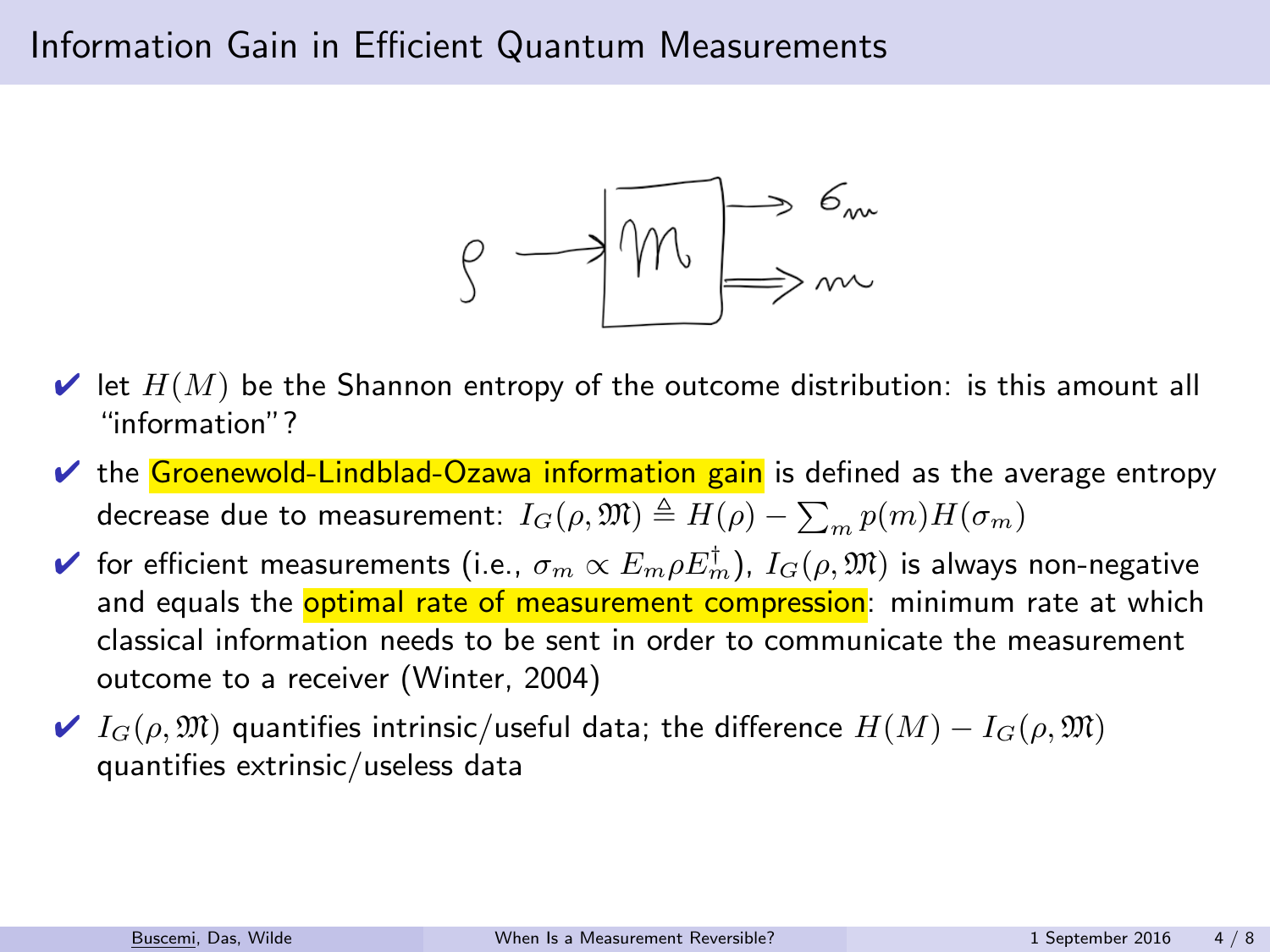

- $\blacktriangleright$  let  $H(M)$  be the Shannon entropy of the outcome distribution: is this amount all "information"?
- $\vee$  the Groenewold-Lindblad-Ozawa information gain is defined as the average entropy decrease due to measurement:  $I_G(\rho,\mathfrak{M})\triangleq H(\rho)-\sum_m p(m)H(\sigma_m)$
- $\blacktriangleright$  for efficient measurements (i.e.,  $\sigma_m \propto E_m \rho E_m^\dagger$ ),  $I_G(\rho,\mathfrak{M})$  is always non-negative and equals the **optimal rate of measurement compression**: minimum rate at which classical information needs to be sent in order to communicate the measurement outcome to a receiver (Winter, 2004)
- $\blacktriangleright$   $I_G(\rho, \mathfrak{M})$  quantifies intrinsic/useful data; the difference  $H(M) I_G(\rho, \mathfrak{M})$ quantifies extrinsic/useless data
- $\vee$  tempting analogy with work and heat in thermodynamics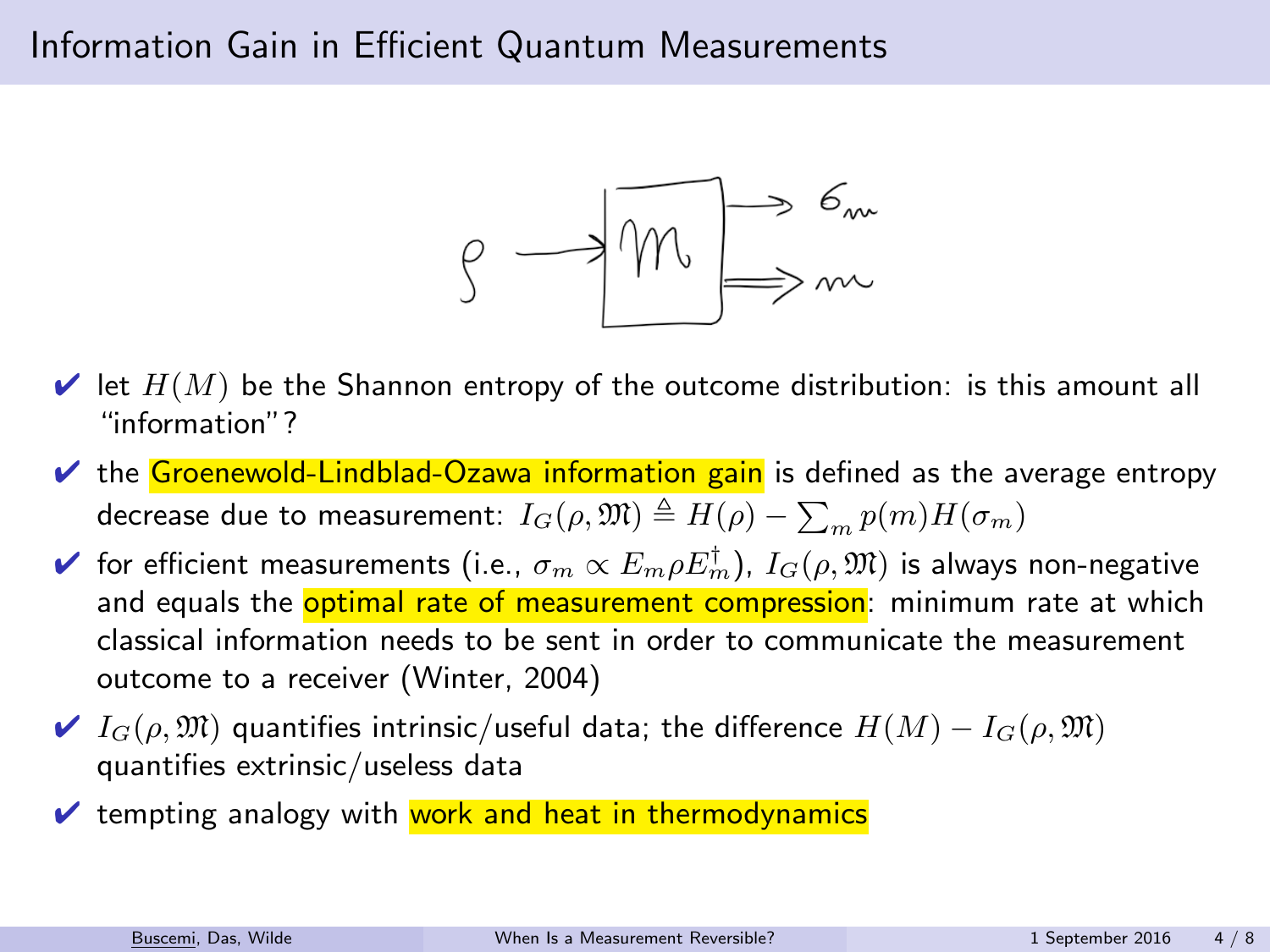#### Theorem

Let  $\Phi$  be a subunital (i.e.,  $\Phi(I) \leq I$ ) CPTP map. Then there exists a CPTP map  $\Psi$  such that, for any  $\rho$ ,  $H[\Phi(\rho)] - H(\rho) \geq D[\rho] [\Psi \circ \Phi](\rho)].$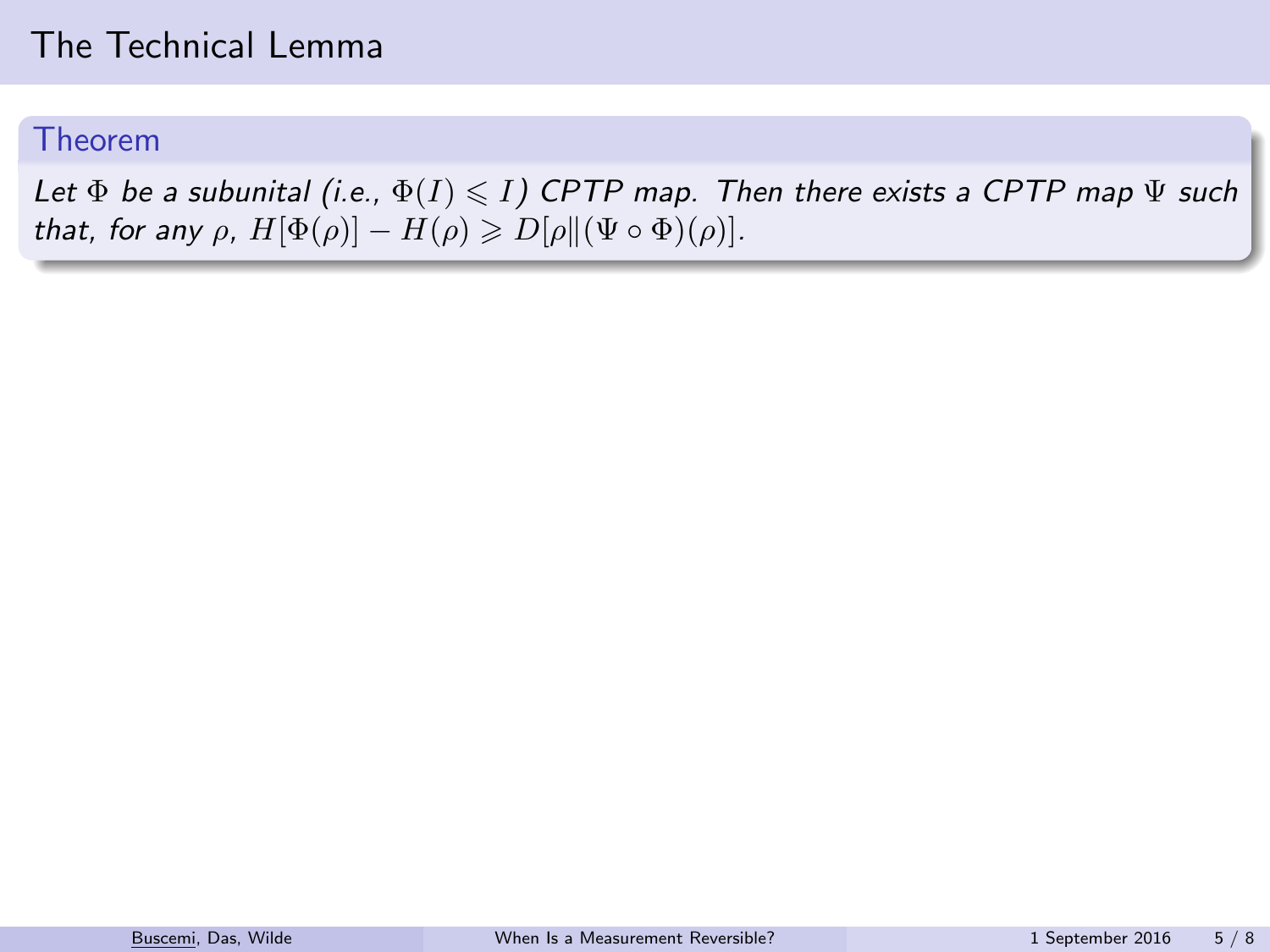#### Theorem

Let  $\Phi$  be a subunital (i.e.,  $\Phi(I) \leq I$ ) CPTP map. Then there exists a CPTP map  $\Psi$  such that, for any  $\rho$ ,  $H[\Phi(\rho)] - H(\rho) \geq D[\rho \| (\Psi \circ \Phi)(\rho)].$ 

#### Proof.

 $\mathbf{D}$   $\Phi$  is CPTP subunital map  $\iff \Phi^\dagger$  is CP trace-non-increasing unital map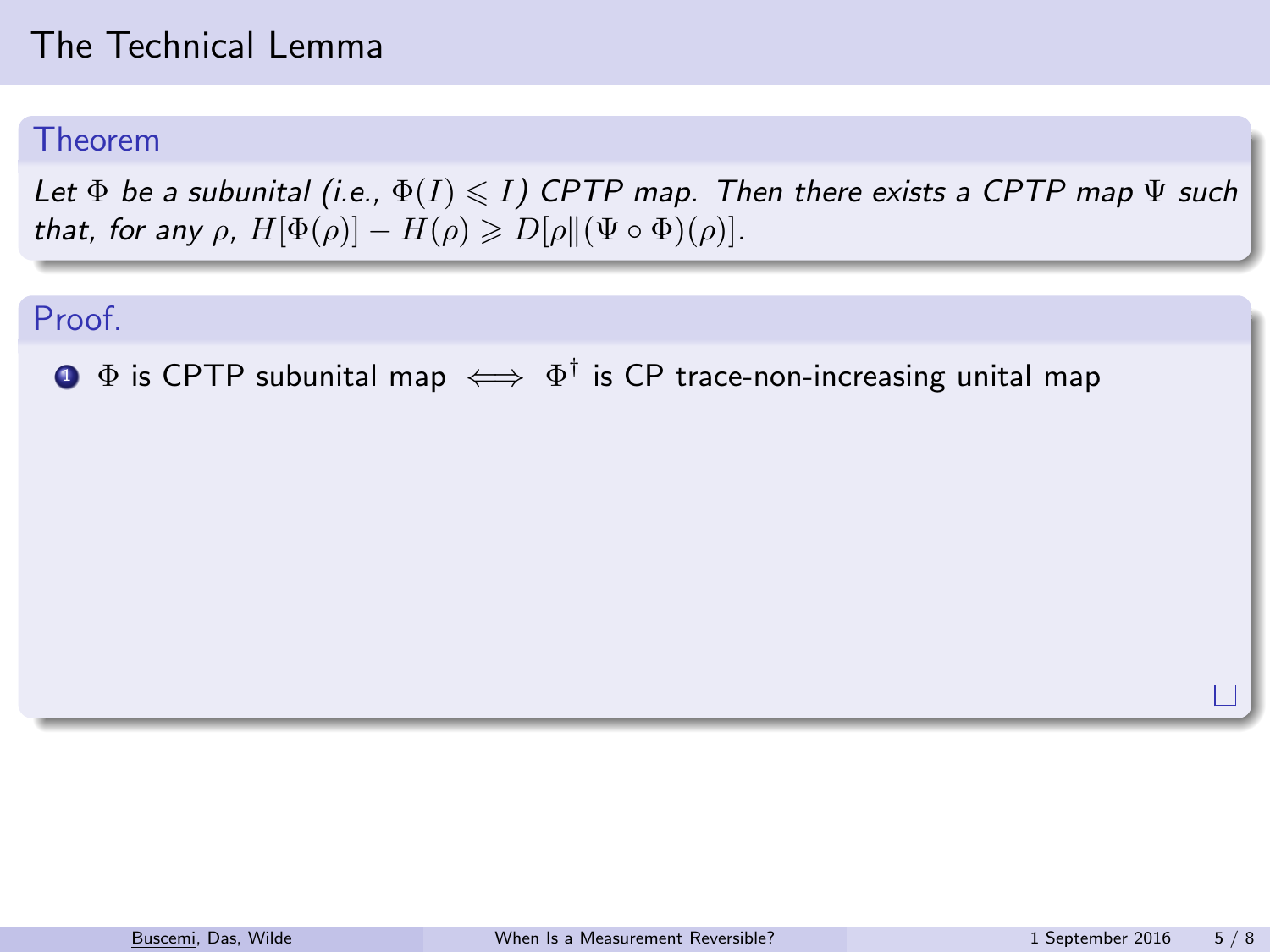#### Theorem

Let  $\Phi$  be a subunital (i.e.,  $\Phi(I) \leq I$ ) CPTP map. Then there exists a CPTP map  $\Psi$  such that, for any  $\rho$ ,  $H[\Phi(\rho)] - H(\rho) \geq D[\rho] [\Psi \circ \Phi](\rho)].$ 

#### Proof.

- $\mathbf{D}$   $\Phi$  is CPTP subunital map  $\iff \Phi^\dagger$  is CP trace-non-increasing unital map
- $\mathbf{P} \mathbf{H}[\Phi(\rho)] \mathbf{H}(\rho) = \text{Tr}[\rho \log \rho] \text{Tr}[\Phi(\rho) \log \Phi(\rho)] = \text{Tr}[\rho \log \rho] \mathbf{H}[\rho \log \rho]$  $\text{Tr}[\rho \ \Phi^{\dagger}(\log \Phi(\rho))] \geqslant \text{Tr}[\rho \log \rho] - \text{Tr}[\rho \ \log \{(\Phi^{\dagger} \circ \Phi)(\rho)\}] = D[\rho \|(\Phi^{\dagger} \circ \Phi)(\rho)],$ where inequality follows from operator concavity of the logarithm and the operator Jensen inequality for positive unital maps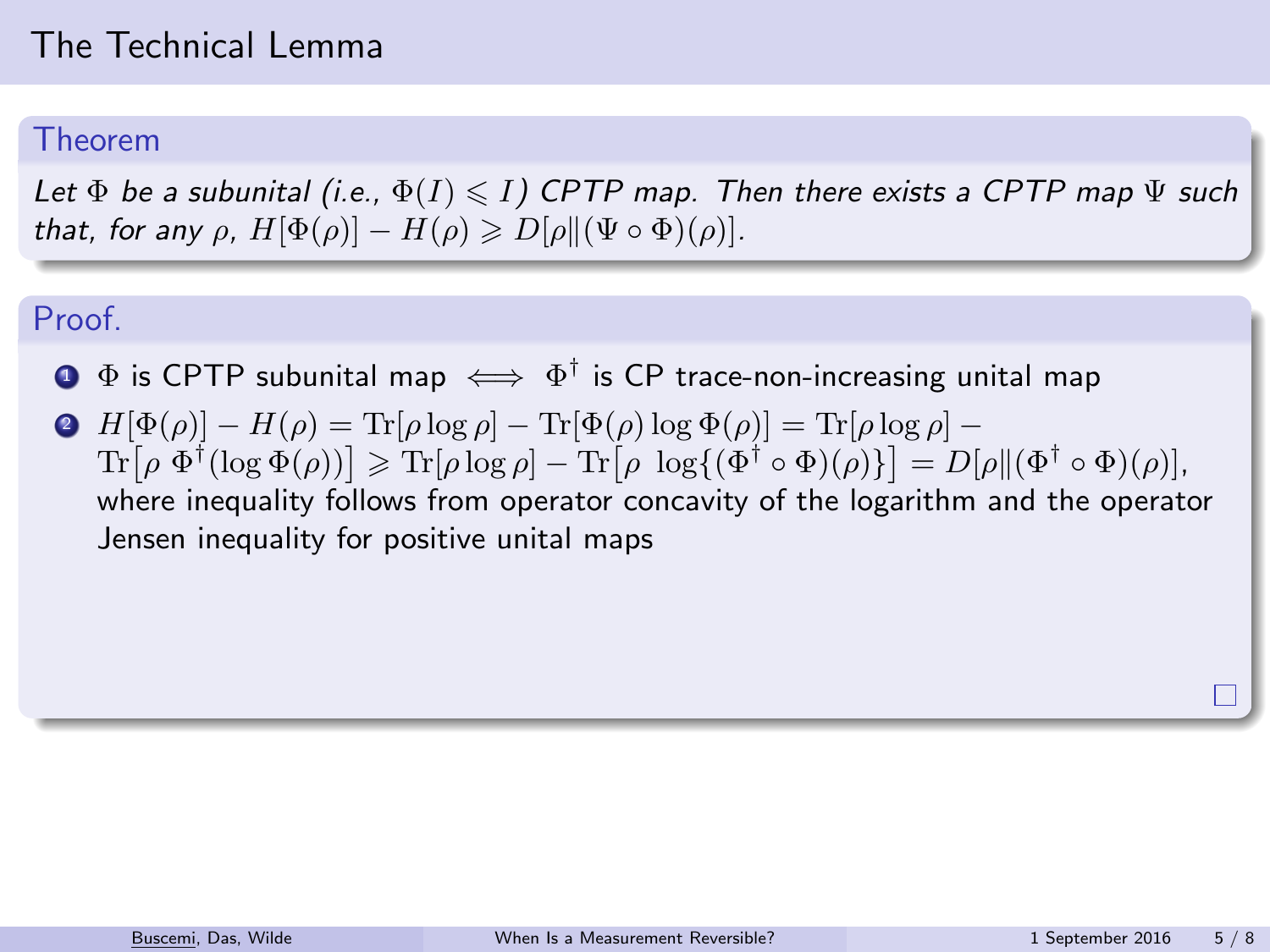#### Theorem

Let  $\Phi$  be a subunital (i.e.,  $\Phi(I) \leq I$ ) CPTP map. Then there exists a CPTP map  $\Psi$  such that, for any  $\rho$ ,  $H[\Phi(\rho)] - H(\rho) \geq D[\rho] [\Psi \circ \Phi](\rho)].$ 

#### Proof.

- $\mathbf{D}$   $\Phi$  is CPTP subunital map  $\iff \Phi^\dagger$  is CP trace-non-increasing unital map
- $\mathbf{P} \mathbf{H}[\Phi(\rho)] \mathbf{H}(\rho) = \text{Tr}[\rho \log \rho] \text{Tr}[\Phi(\rho) \log \Phi(\rho)] = \text{Tr}[\rho \log \rho] \mathbf{H}[\rho \log \rho]$  $\text{Tr}[\rho \ \Phi^{\dagger}(\log \Phi(\rho))] \geqslant \text{Tr}[\rho \log \rho] - \text{Tr}[\rho \ \log \{(\Phi^{\dagger} \circ \Phi)(\rho)\}] = D[\rho \|(\Phi^{\dagger} \circ \Phi)(\rho)],$ where inequality follows from operator concavity of the logarithm and the operator Jensen inequality for positive unital maps
- $\Phi^-\Psi(\cdot)\triangleq \Phi^\dagger(\cdot)+\text{Tr}\big[(\mathsf{id}-\Phi^\dagger)(\cdot)\big]\,\omega,$  where  $\omega$  is arbitrary but fixed density operator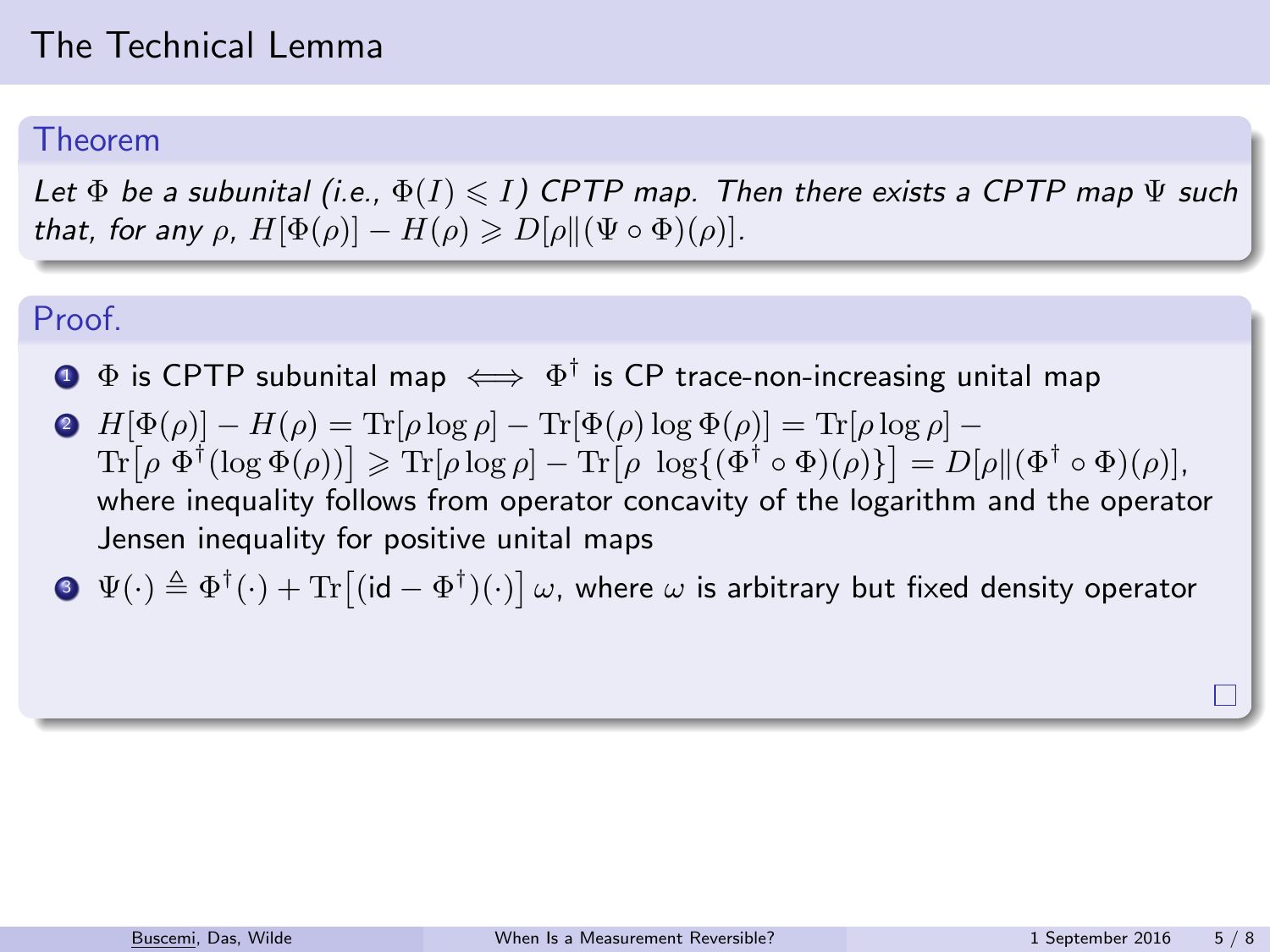#### Theorem

Let  $\Phi$  be a subunital (i.e.,  $\Phi(I) \leq I$ ) CPTP map. Then there exists a CPTP map  $\Psi$  such that, for any  $\rho$ ,  $H[\Phi(\rho)] - H(\rho) \geq D[\rho] [\Psi \circ \Phi](\rho)].$ 

#### Proof.

- $\mathbf{D}$   $\Phi$  is CPTP subunital map  $\iff \Phi^\dagger$  is CP trace-non-increasing unital map
- $\mathbf{P} \mathbf{H}[\Phi(\rho)] \mathbf{H}(\rho) = \text{Tr}[\rho \log \rho] \text{Tr}[\Phi(\rho) \log \Phi(\rho)] = \text{Tr}[\rho \log \rho] \mathbf{H}[\rho \log \rho]$  $\text{Tr}[\rho \ \Phi^{\dagger}(\log \Phi(\rho))] \geqslant \text{Tr}[\rho \log \rho] - \text{Tr}[\rho \ \log \{(\Phi^{\dagger} \circ \Phi)(\rho)\}] = D[\rho \|(\Phi^{\dagger} \circ \Phi)(\rho)],$ where inequality follows from operator concavity of the logarithm and the operator Jensen inequality for positive unital maps
- $\Phi^-\Psi(\cdot)\triangleq \Phi^\dagger(\cdot)+\text{Tr}\big[(\mathsf{id}-\Phi^\dagger)(\cdot)\big]\,\omega,$  where  $\omega$  is arbitrary but fixed density operator
- $\bullet$  since  $\Psi(\cdot)\geqslant \Phi^\dagger(\cdot)$ , it follows that  $D[\rho\|(\Phi^\dagger\circ \Phi)(\rho)]\geqslant D[\rho\|(\Psi\circ \Phi)(\rho)]$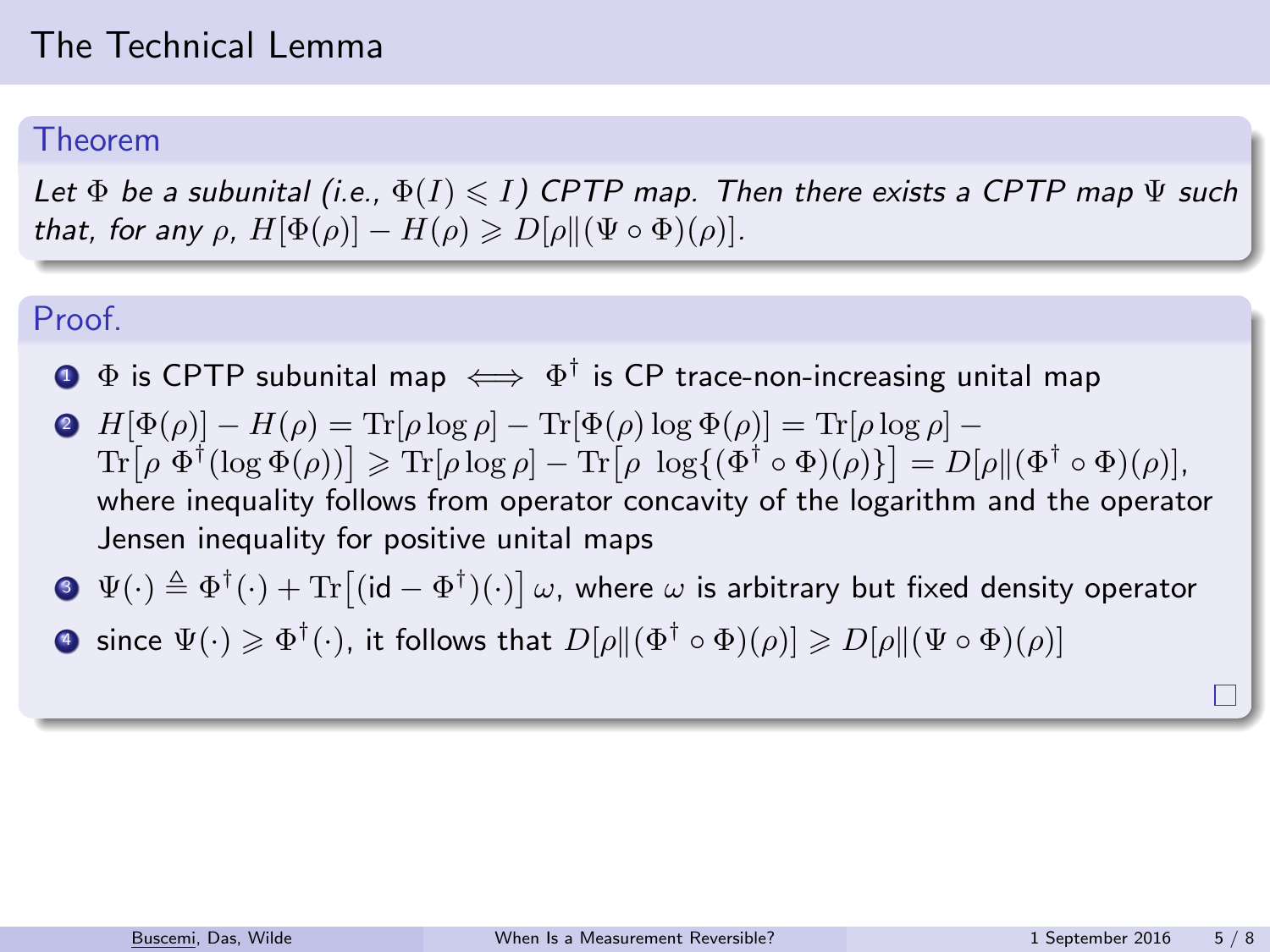#### Theorem

Let  $\Phi$  be a subunital (i.e.,  $\Phi(I) \leq I$ ) CPTP map. Then there exists a CPTP map  $\Psi$  such that, for any  $\rho$ ,  $H[\Phi(\rho)] - H(\rho) \geq D[\rho] [\Psi \circ \Phi](\rho)].$ 

#### Proof.

- $\mathbf{D}$   $\Phi$  is CPTP subunital map  $\iff \Phi^\dagger$  is CP trace-non-increasing unital map
- $\mathbf{P} \mathbf{H}[\Phi(\rho)] \mathbf{H}(\rho) = \text{Tr}[\rho \log \rho] \text{Tr}[\Phi(\rho) \log \Phi(\rho)] = \text{Tr}[\rho \log \rho] \mathbf{H}[\rho \log \rho]$  $\text{Tr}[\rho \ \Phi^{\dagger}(\log \Phi(\rho))] \geqslant \text{Tr}[\rho \log \rho] - \text{Tr}[\rho \ \log \{(\Phi^{\dagger} \circ \Phi)(\rho)\}] = D[\rho \|(\Phi^{\dagger} \circ \Phi)(\rho)],$ where inequality follows from operator concavity of the logarithm and the operator Jensen inequality for positive unital maps

$$
\textbf{Q} \ \ \Psi(\cdot) \triangleq \Phi^{\dagger}(\cdot) + \text{Tr}\big[(\text{id} - \Phi^{\dagger})(\cdot)\big] \omega, \text{ where } \omega \text{ is arbitrary but fixed density operator}
$$

 $\bullet$  since  $\Psi(\cdot)\geqslant \Phi^\dagger(\cdot)$ , it follows that  $D[\rho\|(\Phi^\dagger\circ \Phi)(\rho)]\geqslant D[\rho\|(\Psi\circ \Phi)(\rho)]$ 

Stronger than any other (currently known) recoverability results:

- **1** the lemma holds also for positive (not necessarily completely positive)  $\Phi$
- $\bullet$  the explicit form of correction  $\Psi$  is known

• 
$$
D(\rho||\sigma) \geq D_{\mathbb{M}}(\rho||\sigma) \geq -\log F(\rho, \sigma)
$$
, where  $F(\rho, \sigma) \triangleq ||\sqrt{\rho}\sqrt{\sigma}||_1^2$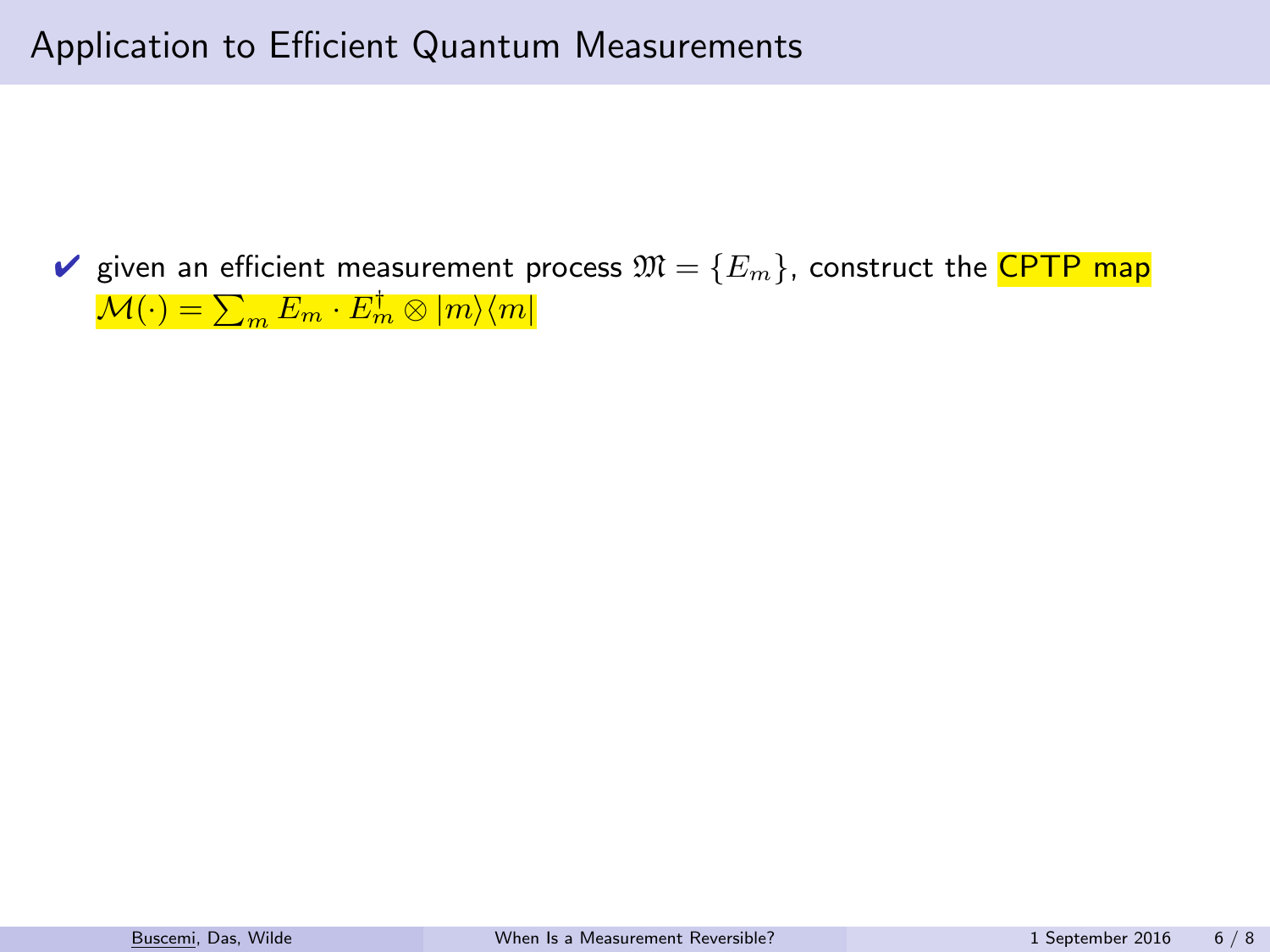$\vee$  then

$$
\mathcal{M}(I) = \sum_{m} E_m E_m^{\dagger} \otimes |m\rangle\langle m| = \begin{pmatrix} E_1 E_1^{\dagger} & 0 & 0 & \cdots \\ 0 & E_2 E_2^{\dagger} & 0 & \cdots \\ 0 & 0 & E_3 E_3^{\dagger} & \cdots \\ \vdots & \vdots & \vdots & \ddots \end{pmatrix}
$$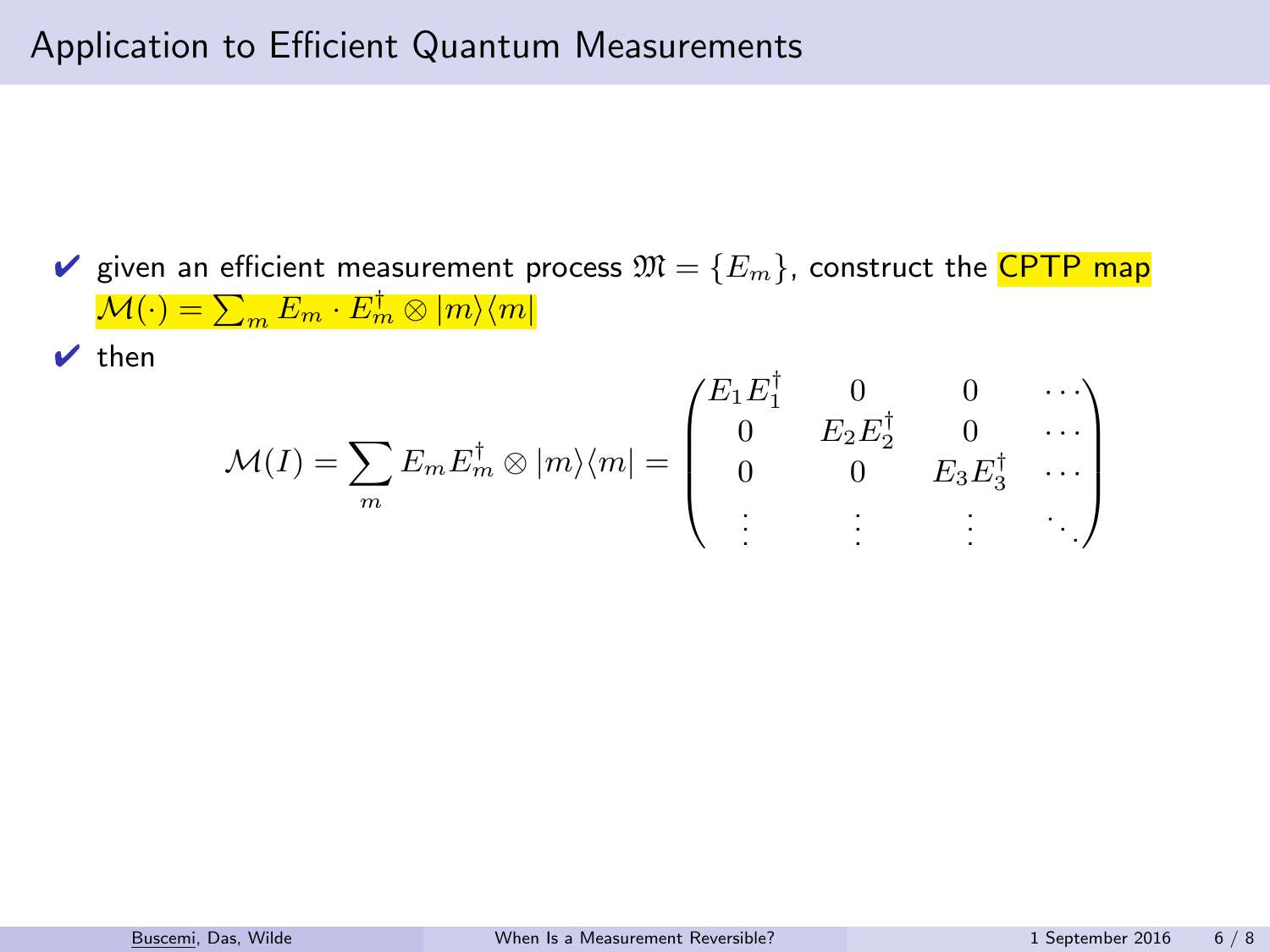$\vee$  then

$$
\mathcal{M}(I) = \sum_{m} E_m E_m^{\dagger} \otimes |m\rangle\langle m| = \begin{pmatrix} E_1 E_1^{\dagger} & 0 & 0 & \cdots \\ 0 & E_2 E_2^{\dagger} & 0 & \cdots \\ 0 & 0 & E_3 E_3^{\dagger} & \cdots \\ \vdots & \vdots & \vdots & \ddots \end{pmatrix}
$$

 $\blacktriangleright \ \sum_m E_m^\dagger E_m = I \implies E_m^\dagger E_m \leqslant I$  for all  $m \implies E_m E_m^\dagger \leqslant I$  for all  $m$  $\Rightarrow$  M(I)  $\leq I \otimes I$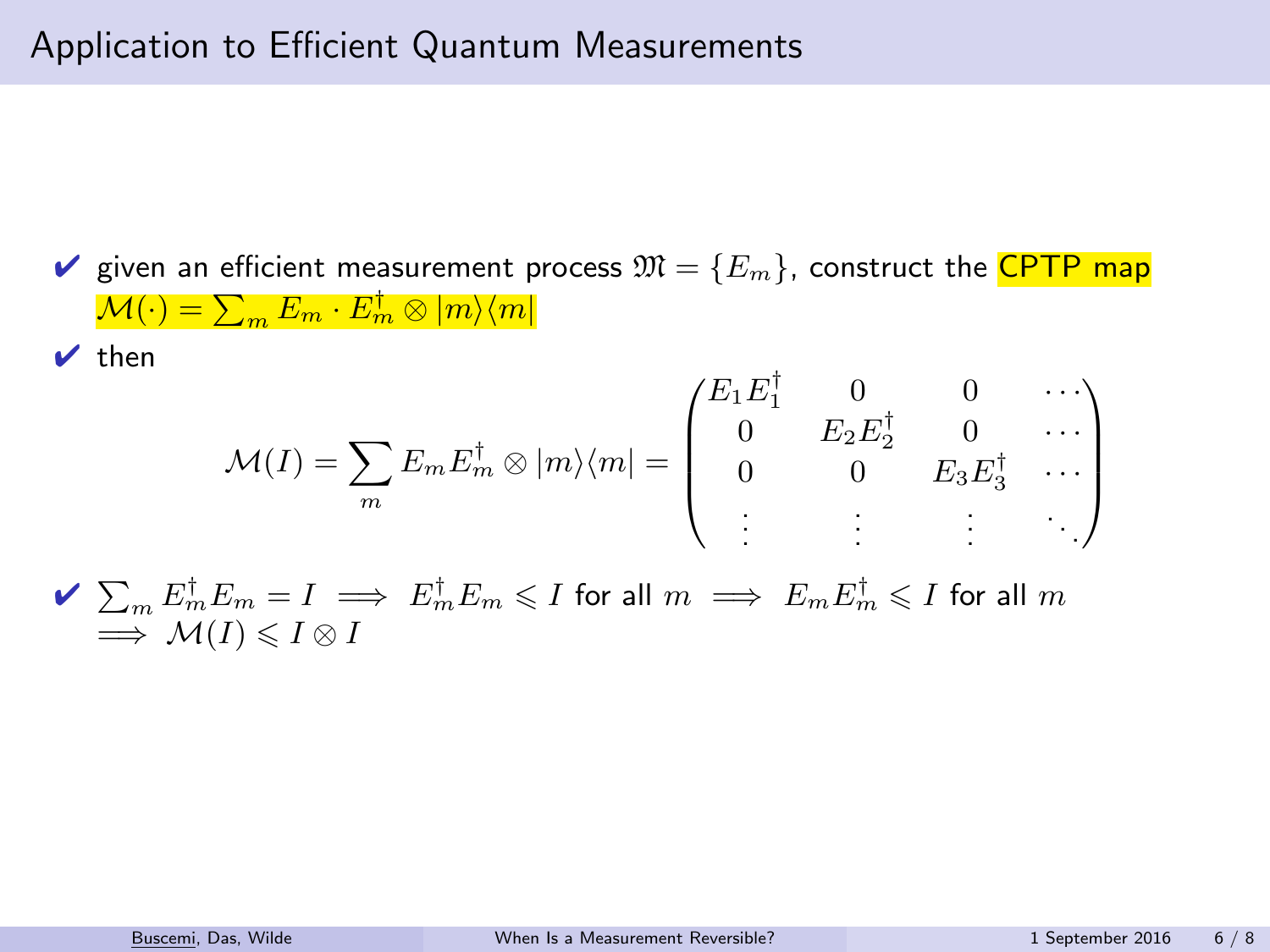$\vee$  then

$$
\mathcal{M}(I) = \sum_{m} E_m E_m^{\dagger} \otimes |m\rangle\langle m| = \begin{pmatrix} E_1 E_1^{\dagger} & 0 & 0 & \cdots \\ 0 & E_2 E_2^{\dagger} & 0 & \cdots \\ 0 & 0 & E_3 E_3^{\dagger} & \cdots \\ \vdots & \vdots & \vdots & \ddots \end{pmatrix}
$$

 $\blacktriangleright \ \sum_m E_m^\dagger E_m = I \implies E_m^\dagger E_m \leqslant I$  for all  $m \implies E_m E_m^\dagger \leqslant I$  for all  $m$  $\implies M(I) \leq I \otimes I$ 

 $\vee$  in other words, the channel M is subunital and the Technical Lemma can be applied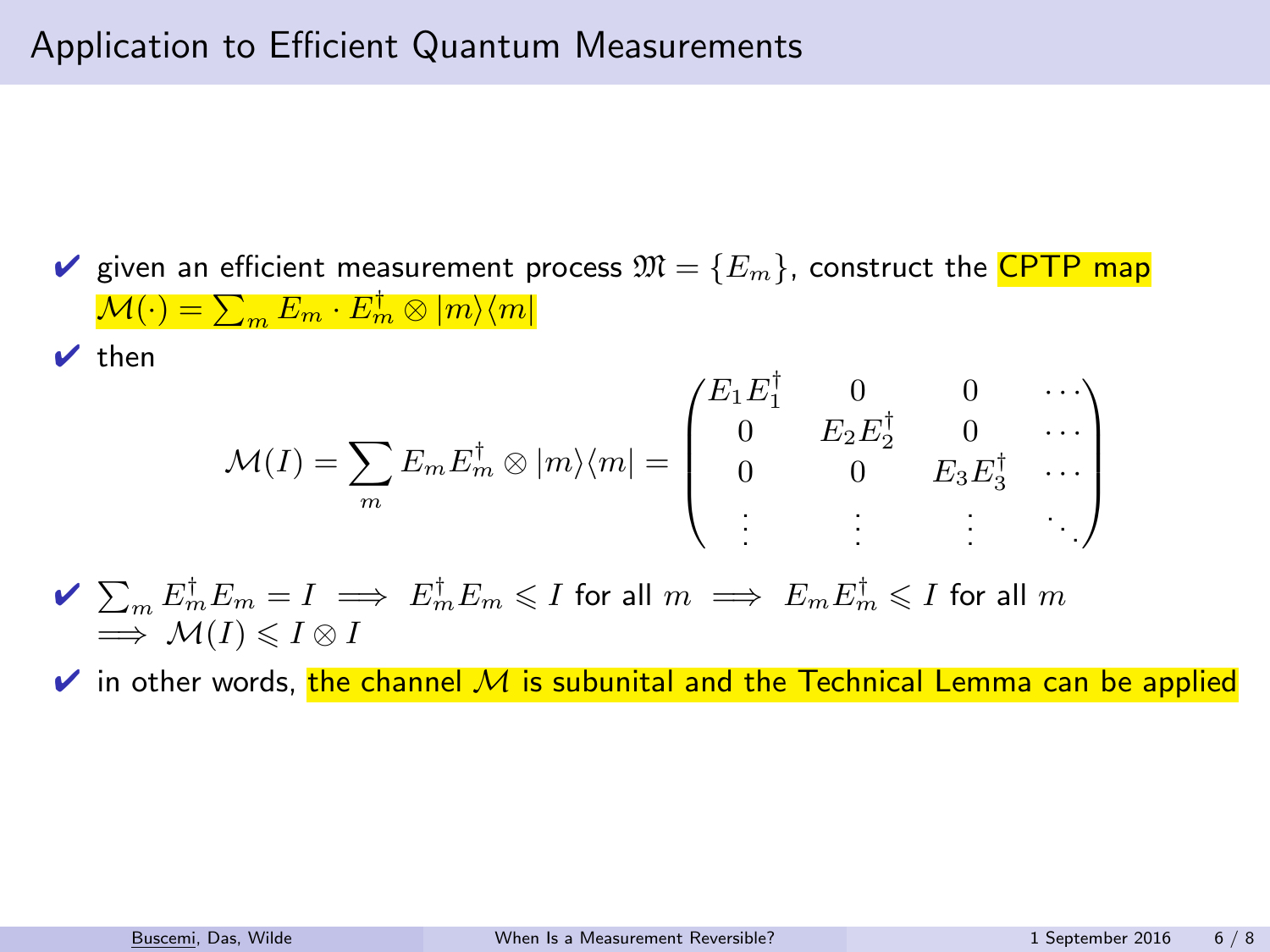$\blacktriangledown$  recall the definition:  $\mathcal{M}(\rho)=\sum_{m}E_{m}\rho E_{m}^{\dagger}\otimes|m\rangle\langle m|$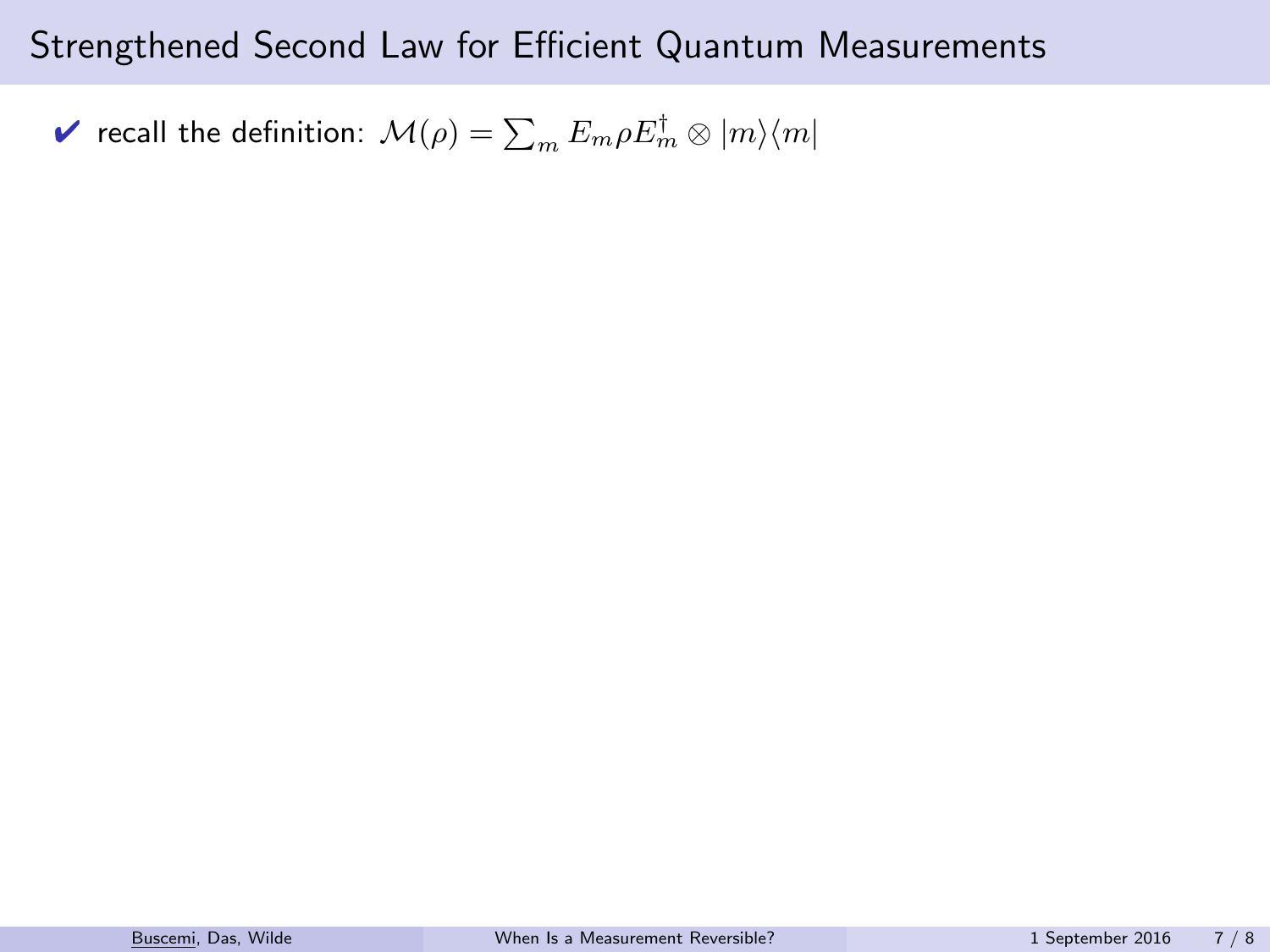- $\blacktriangledown$  recall the definition:  $\mathcal{M}(\rho)=\sum_{m}E_{m}\rho E_{m}^{\dagger}\otimes|m\rangle\langle m|$
- $\blacktriangleright$  the Technical Lemma implies that there exists a correction scheme  $\{C_m\}$  such that  $H[\mathcal{M}(\rho)] - H(\rho) \geqslant D[\rho \| \sum_{m} (\mathcal{C}_{m} \circ \mathcal{E}_{m})(\rho)]$  for all  $\rho$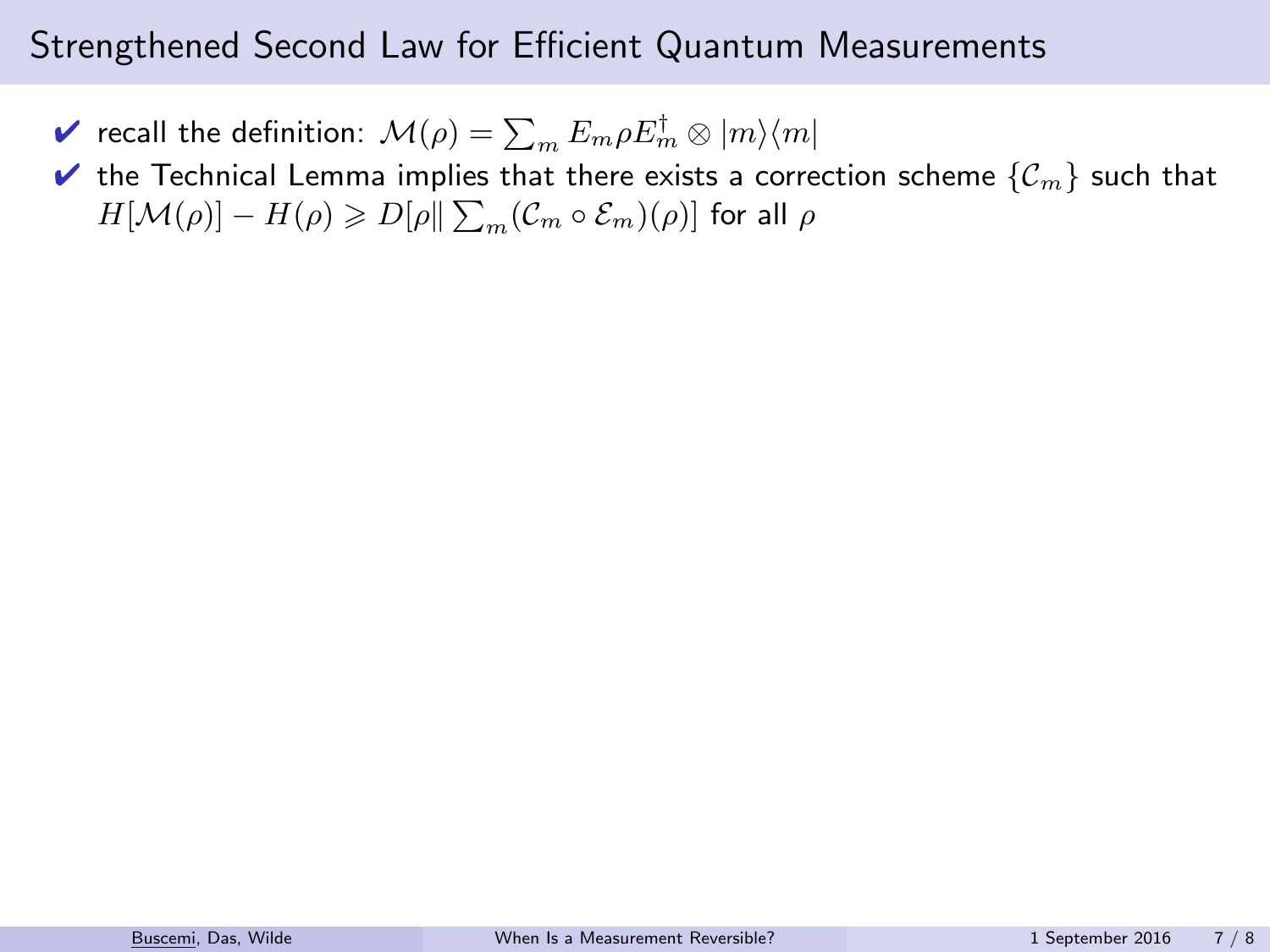- $\blacktriangledown$  recall the definition:  $\mathcal{M}(\rho)=\sum_{m}E_{m}\rho E_{m}^{\dagger}\otimes|m\rangle\langle m|$
- $\blacktriangleright$  the Technical Lemma implies that there exists a correction scheme  $\{\mathcal{C}_m\}$  such that  $H[\mathcal{M}(\rho)] - H(\rho) \geqslant D[\rho \| \sum_{m} (\mathcal{C}_{m} \circ \mathcal{E}_{m})(\rho)]$  for all  $\rho$
- $\blacktriangleright H[M(\rho)] H(\rho) = H(M) [H(\rho) \sum_m p(m)H(\sigma_m)] = H(M) I_G(\rho, \mathfrak{M})$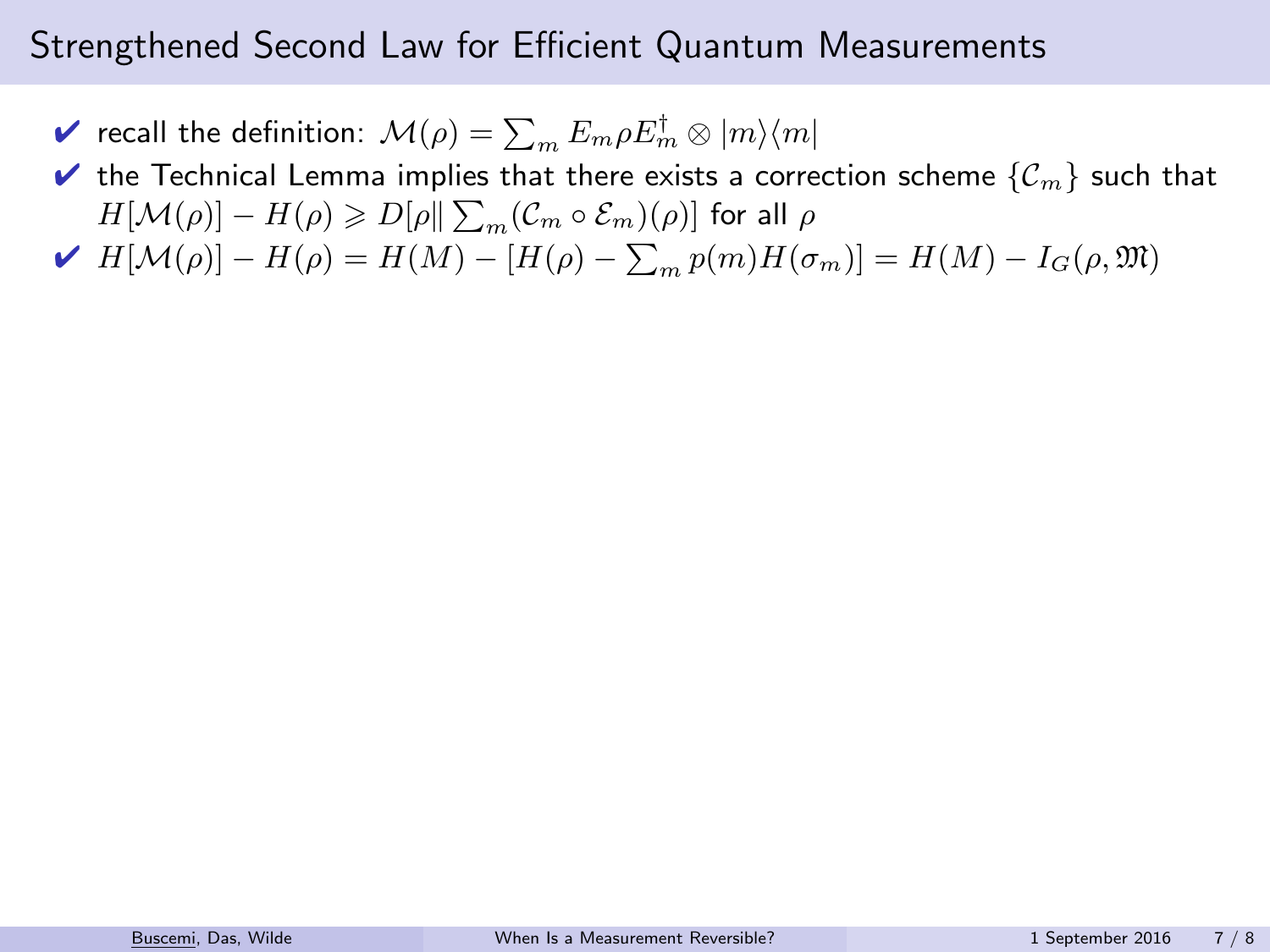$\blacktriangledown$  recall the definition:  $\mathcal{M}(\rho)=\sum_{m}E_{m}\rho E_{m}^{\dagger}\otimes|m\rangle\langle m|$ 

 $\blacktriangleright$  the Technical Lemma implies that there exists a correction scheme  $\{C_m\}$  such that  $H[\mathcal{M}(\rho)] - H(\rho) \geqslant D[\rho \| \sum_{m} (\mathcal{C}_{m} \circ \mathcal{E}_{m})(\rho)]$  for all  $\rho$ 

$$
\blacktriangleright \ H[\mathcal{M}(\rho)] - H(\rho) = H(M) - [H(\rho) - \sum_{m} p(m)H(\sigma_m)] = H(M) - I_G(\rho, \mathfrak{M})
$$

#### Theorem (Strengthened Second Law for Efficient Quantum Measurements)

Let  $\mathfrak{M} = \{E_m\}$  be an efficient quantum measurement process. Then there exists a correction scheme  $\{C_m\}$  such that

$$
H(M) - I_G(\rho, \mathfrak{M}) \geq D\left(\rho \left\| \sum_m (\mathcal{C}_m \circ \mathcal{E}_m)(\rho) \right.\right),
$$

for all  $\rho$ .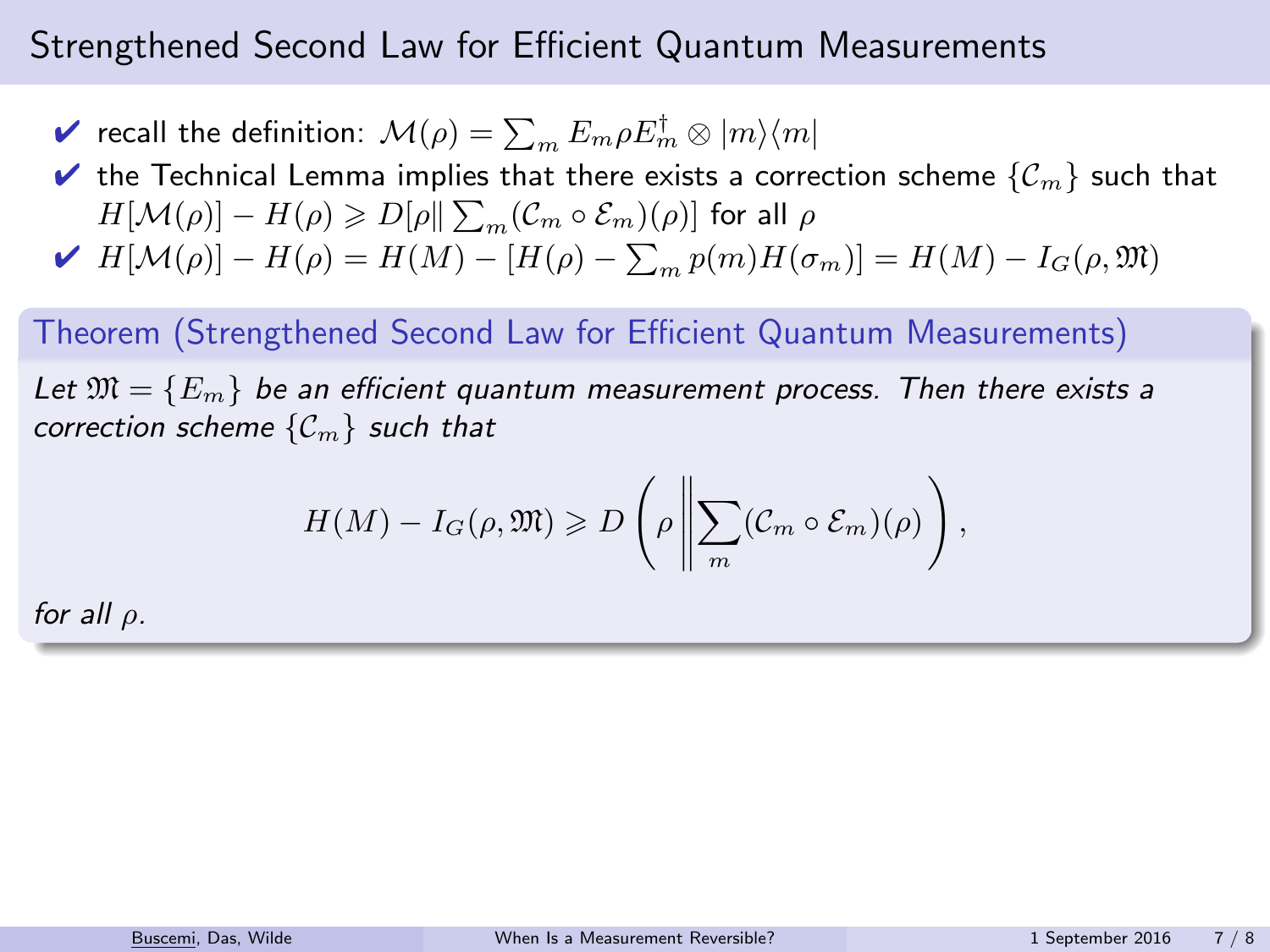$\blacktriangledown$  recall the definition:  $\mathcal{M}(\rho)=\sum_{m}E_{m}\rho E_{m}^{\dagger}\otimes|m\rangle\langle m|$ 

 $\blacktriangleright$  the Technical Lemma implies that there exists a correction scheme  $\{\mathcal{C}_m\}$  such that  $H[\mathcal{M}(\rho)] - H(\rho) \geqslant D[\rho \| \sum_{m} (\mathcal{C}_{m} \circ \mathcal{E}_{m})(\rho)]$  for all  $\rho$ 

$$
\blacktriangleright \ H[\mathcal{M}(\rho)] - H(\rho) = H(M) - [H(\rho) - \sum_{m} p(m)H(\sigma_m)] = H(M) - I_G(\rho, \mathfrak{M})
$$

#### Theorem (Strengthened Second Law for Efficient Quantum Measurements)

Let  $\mathfrak{M} = \{E_m\}$  be an efficient quantum measurement process. Then there exists a correction scheme  $\{C_m\}$  such that

$$
H(M) - I_G(\rho, \mathfrak{M}) \geq D\left(\rho \left\| \sum_m (\mathcal{C}_m \circ \mathcal{E}_m)(\rho) \right.\right),
$$

for all  $\rho$ .

 $\vee$  hence, the "extrinsic noise" measures the irreversibility of efficient measurements (as does entropy for adiabatic processes)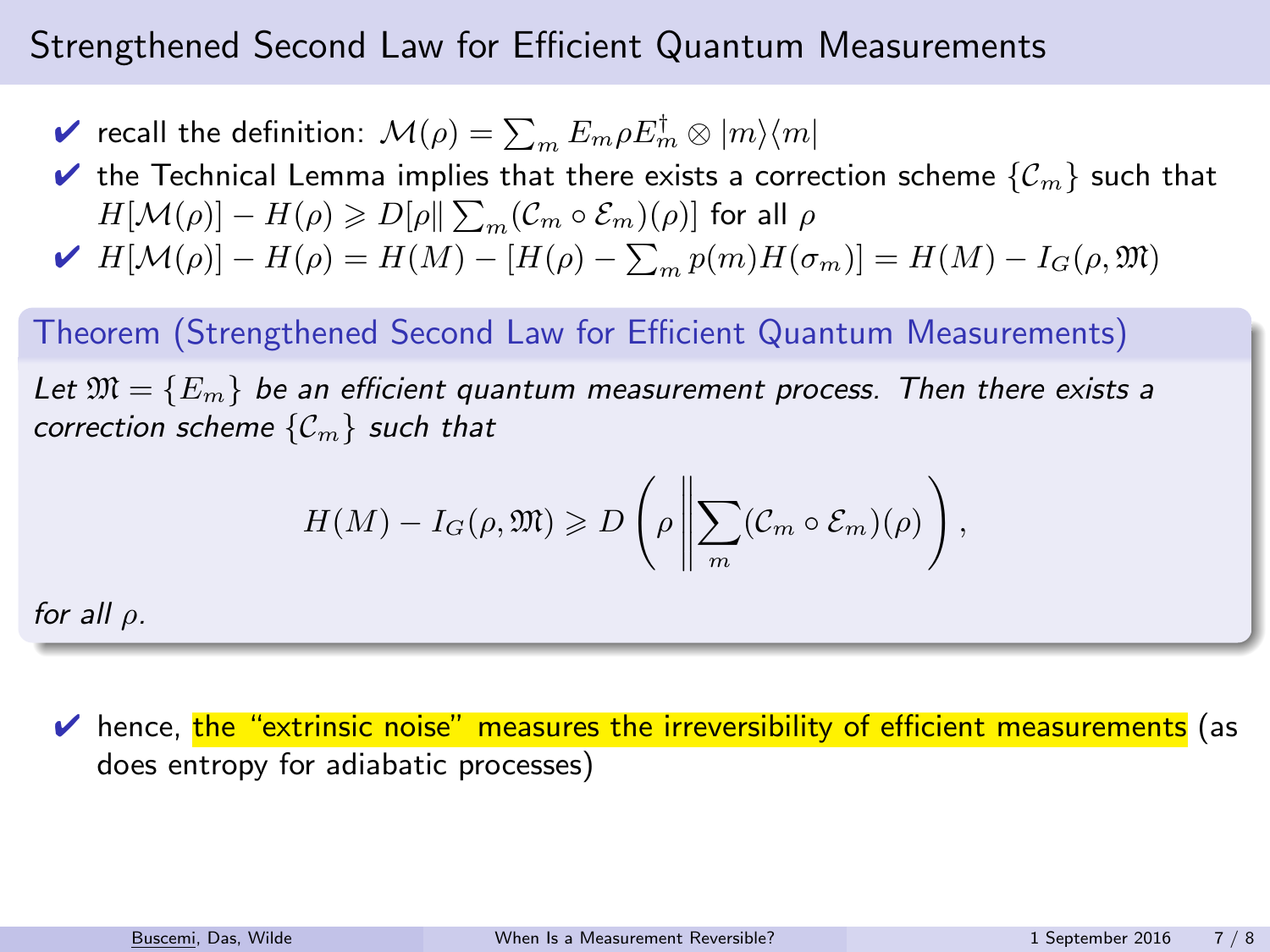$\blacktriangledown$  recall the definition:  $\mathcal{M}(\rho)=\sum_{m}E_{m}\rho E_{m}^{\dagger}\otimes|m\rangle\langle m|$ 

 $\blacktriangleright$  the Technical Lemma implies that there exists a correction scheme  $\{\mathcal{C}_m\}$  such that  $H[\mathcal{M}(\rho)] - H(\rho) \geqslant D[\rho \| \sum_{m} (\mathcal{C}_{m} \circ \mathcal{E}_{m})(\rho)]$  for all  $\rho$ 

$$
\blacktriangleright \ H[\mathcal{M}(\rho)] - H(\rho) = H(M) - [H(\rho) - \sum_{m} p(m)H(\sigma_m)] = H(M) - I_G(\rho, \mathfrak{M})
$$

#### Theorem (Strengthened Second Law for Efficient Quantum Measurements)

Let  $\mathfrak{M} = \{E_m\}$  be an efficient quantum measurement process. Then there exists a correction scheme  $\{C_m\}$  such that

$$
H(M) - I_G(\rho, \mathfrak{M}) \geq D\left(\rho \left\| \sum_m (\mathcal{C}_m \circ \mathcal{E}_m)(\rho) \right.\right),
$$

for all  $\rho$ .

 $\vee$  hence, the "extrinsic noise" measures the irreversibility of efficient measurements (as does entropy for adiabatic processes)

 $\checkmark$  indeed, in [K. Jacobs, PRA 80, 012322 (2009)] the inequality  $H(M) - I_G(\rho, \mathfrak{M}) \geq 0$  is interpreted as the **second law for quantum measurements**; the above Theorem considerably strengthens this